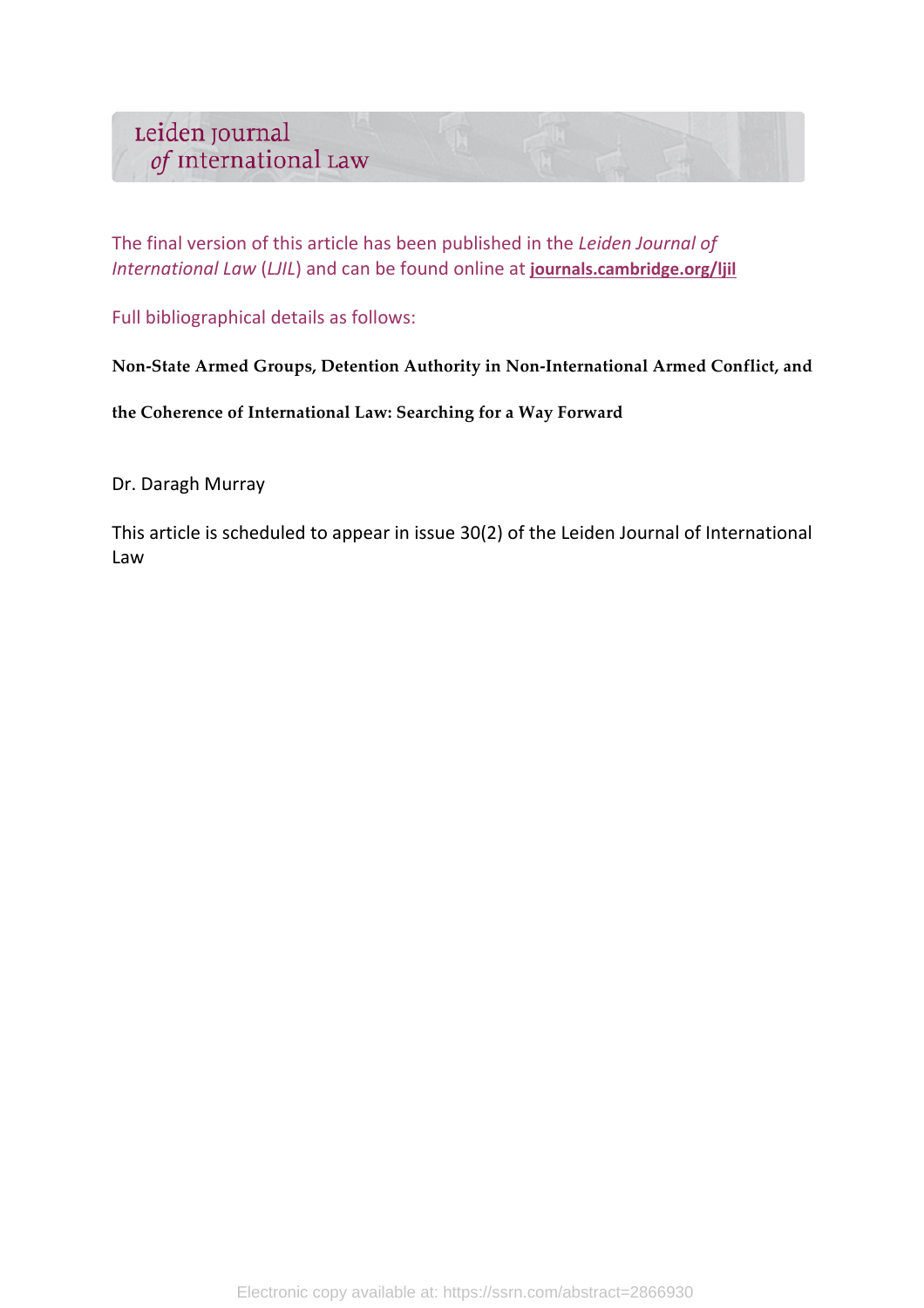# **Non-State Armed Groups, Detention Authority in Non-International Armed Conflict, and the Coherence of International Law: Searching for a Way Forward**

#### **Abstract**

*International humanitarian law establishes explicit safeguards applicable to detention occurring in non-international armed conflict. However, debate exists as to whether these treaty provisions establish an implicit legal basis for detention. This article approaches this debate in light of the application of international humanitarian law to non-State armed groups. It examines the principal arguments against implicit detention authority and then applies the law of treaty interpretation to international humanitarian law's detention-related provisions. On the basis of current understandings of international law – and the prohibition of arbitrary detention in particular – it is concluded that international humanitarian law must be interpreted as establishing implicit detention authority, in order to ensure the continued regulation of armed groups. Although perhaps problematic from certain States' perspective this conclusion is reflective of the current state of international law. However, this is not necessarily the end of the story. A number of potential 'ways forward' are identified: implicit detention authority may be (a) rejected, (b) accepted, or (c) re-examined in light of the non-State status of armed groups, and what this means for the content of the prohibition of arbitrary detention. These scenarios are examined in light of the desire to ensure: the coherency of international law including recognition of the role of armed groups, the continued effectiveness of international humanitarian law, and State sovereignty. An emphasis is placed on understanding the non-State status of armed groups and what this means for international regulation and the content of imposed obligations.*

**Keywords: armed groups, detention, non-international armed conflict, human rights, treaty interpretation**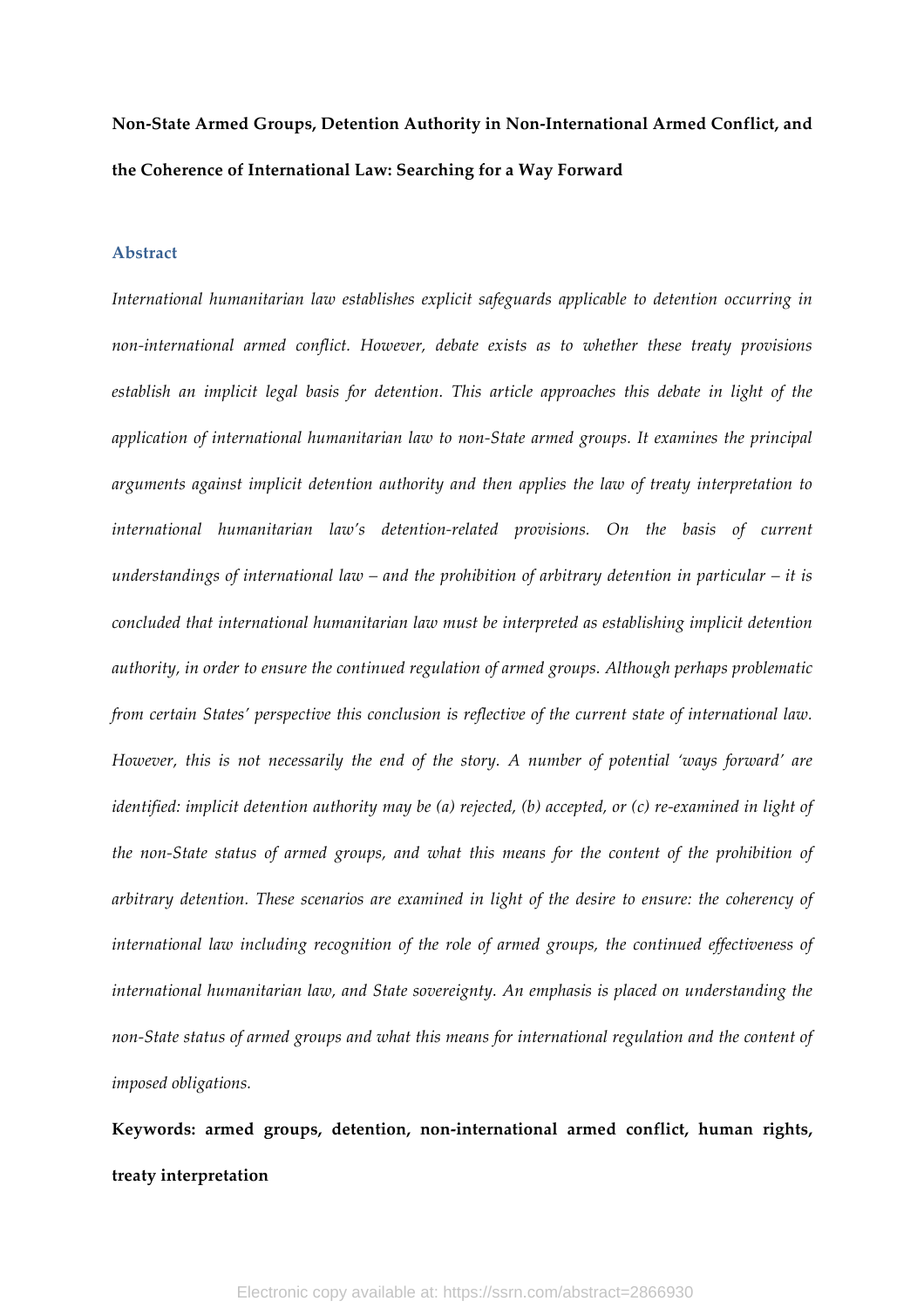#### **1. Introduction**

<u> 1989 - Johann Barn, mars ann an t-Amhain an t-Amhain an t-Amhain an t-Amhain an t-Amhain an t-Amhain an t-Amh</u>

International humanitarian law establishes explicit safeguards applicable to detention occurring in non-international armed conflict. These obligations are codified in article 3 common to the four Geneva Conventions of 1949 and article 5 of Additional Protocol II,<sup>1</sup> and they apply equally to States and to non-State armed groups.<sup>2</sup> However, debate exists as to whether international humanitarian law establishes an *implicit* legal basis for detention.<sup>3</sup> Specifically, by regulating detention when it occurs, do these treaty rules necessarily provide legal authorisation for that detention?

It is essential that this question be resolved in order to ensure clarity regarding the application of international humanitarian law. If the law is to be effective, both States and non-State armed groups must know its contents. Specifically, they must know whether they can conduct detention operations. Although this issue is clearly of concern to States, $4$  it is particularly important in relation to armed groups. As discussed below, if all detention by armed groups constitutes arbitrary detention, then all instances of detention by armed groups are straightforwardly illegal.5 This may have immediate implications in relation to armed groups' treatment of individuals. For example, if all detention is illegal, will this increase the likelihood that armed groups will execute rather than release individuals whom

<sup>1</sup> See, Convention (IV) relative to the Protection of Civilian Persons in Time of War (adopted 12 August 1949, entered into force 21 October 1950) 75 UNTS 287, article 3; Protocol Additional to the Geneva Conventions of 12 August 1949, and relating to the Protection of Victims of Non-International Armed Conflicts (Protocol II), (adopted 8 June 1977, entered into force 7 December 1978) 1125 UNTS 609, article 5.

<sup>2</sup> Common article 3 explicitly binds 'each Party to the conflict', while Additional Protocol II 'develops and supplements' common Article 3. See, Article I, Additional Protocol II.

<sup>&</sup>lt;sup>3</sup> The legal basis for detention is considered to be distinct from the regulation of detention itself, and issues such as the grounds for detention, the legal review of detention, and so on.

<sup>4</sup> Regarding the importance of this issue to States, see generally, *Serdar Mohammed & Others v. Secretary of State for Defence,* Court of Appeal, Case Nos. A2/2014/1862; A2/2014/4084; A2/2014/4086, 30 July 2015.

<sup>5</sup> See Sections 1.B and 5. This is not the case in relation to States who can, for example, establish detention authority by means of domestic legislation.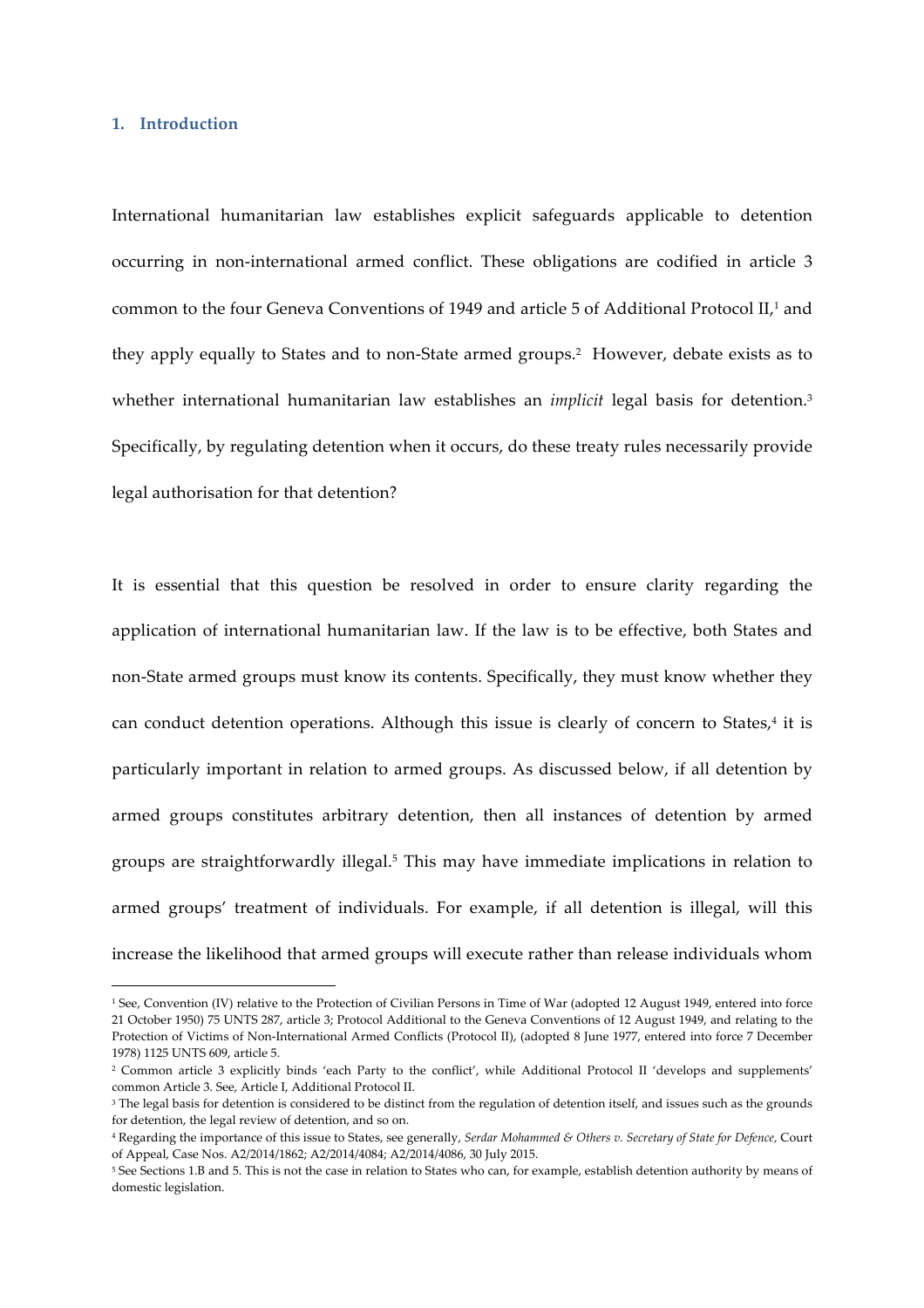they would otherwise detain? It also gives rise to broader concerns regarding the effectiveness of international humanitarian law: if the law prohibits activity central to the conduct of armed conflict, armed groups' incentive to respect the law as a whole may be reduced.

This is not an academic issue. Detention by armed groups is a routine activity in armed conflict, and often one of the first activities that an armed group engages in.<sup>6</sup> For instance, armed groups have established detention operations in Cote d'Ivoire,<sup>7</sup> Mali,<sup>8</sup> Libya,<sup>9</sup> and Sri Lanka.<sup>10</sup> Indeed, the Islamic State, which exerts control over six million people in Iraq and Syria, has established both a police force and a hierarchical court system.<sup>11</sup>

A significant school of thought argues that international humanitarian law is silent with respect to the legal basis for detention: although detention is regulated, it is not authorised, even implicitly.12 Accordingly, the required legal basis must be established elsewhere, either in domestic law or, exceptionally, in other branches of international law, such as on the basis of a Chapter VII Resolution of the UN Security Council.13 The arguments in support of this

<sup>6</sup> Zachariah Cherian Mampilly, *Rebel Rulers: Insurgent Governance and Civilian Life during War* (Cornell University Press 2011) 63. Other examples include the CPN-M in Nepal, the SPLA in Sudan, and FARC and ELN in Colombia. See David Tuck, 'Detention by armed groups: overcoming challenges to humanitarian action' (2011) 93 International Review of the Red Cross, 761.

<sup>7</sup> David Tuck, 'Detention by armed groups: overcoming challenges to humanitarian action' (2011) 93 International Review of the Red Cross, 762.

<sup>8</sup> See, 'Mali: New Abuses by Tuareg Rebels, Soldiers', Human Rights Watch (7 June 2013); 'Mali: ICRC visits detainees in the north', News Release, International Committee of the Red Cross (31 July2012).

<sup>9</sup> Human Rights Watch, 'Letter to Misrata Councils', 8 April 2012, 1.

<sup>&</sup>lt;sup>10</sup> International Crisis Group, 'Sri Lanka's Return to War: Limiting the Damage' (2008) 13.

<sup>11</sup> Richard Barrett, 'The Islamic State', The Soufan Group, November 2014, 8, 35.

<sup>&</sup>lt;sup>12</sup> Els Debuf, *Captured in War: Lawful Internment in Armed Conflict* (Hart 2013); Gabor Rona, 'Is There a Way Out of the Non-International Armed Conflict Detention Dilemma?' (2015) 91 International Law Studies, pp.35-7; Ryan Goodman, 'Authorization versus Regulation of Detention in Non-International Armed Conflicts' (2015) 91 International Law Studies, pp. 158-60.

<sup>13</sup> This was the argument accepted by the UK High Court and Court of Appeal in *Serdar Mohammed. See, Serdar Mohammed v. Ministry of Defence*, High Court of Justice, Case No. HQ12X03367, 2 May 2014, paras. 6(i) and (iv); *Serdar Mohammed & Others v. Secretary of State for Defence,* Court of Appeal, Case Nos. A2/2014/1862; A2/2014/4084; A2/2014/4086, 30 July 2015, para. 125. See also, Lawrence Hill-Cawthorne & Dapo Akande, 'Does IHL provide a Legal Basis for Detention in Non-International Armed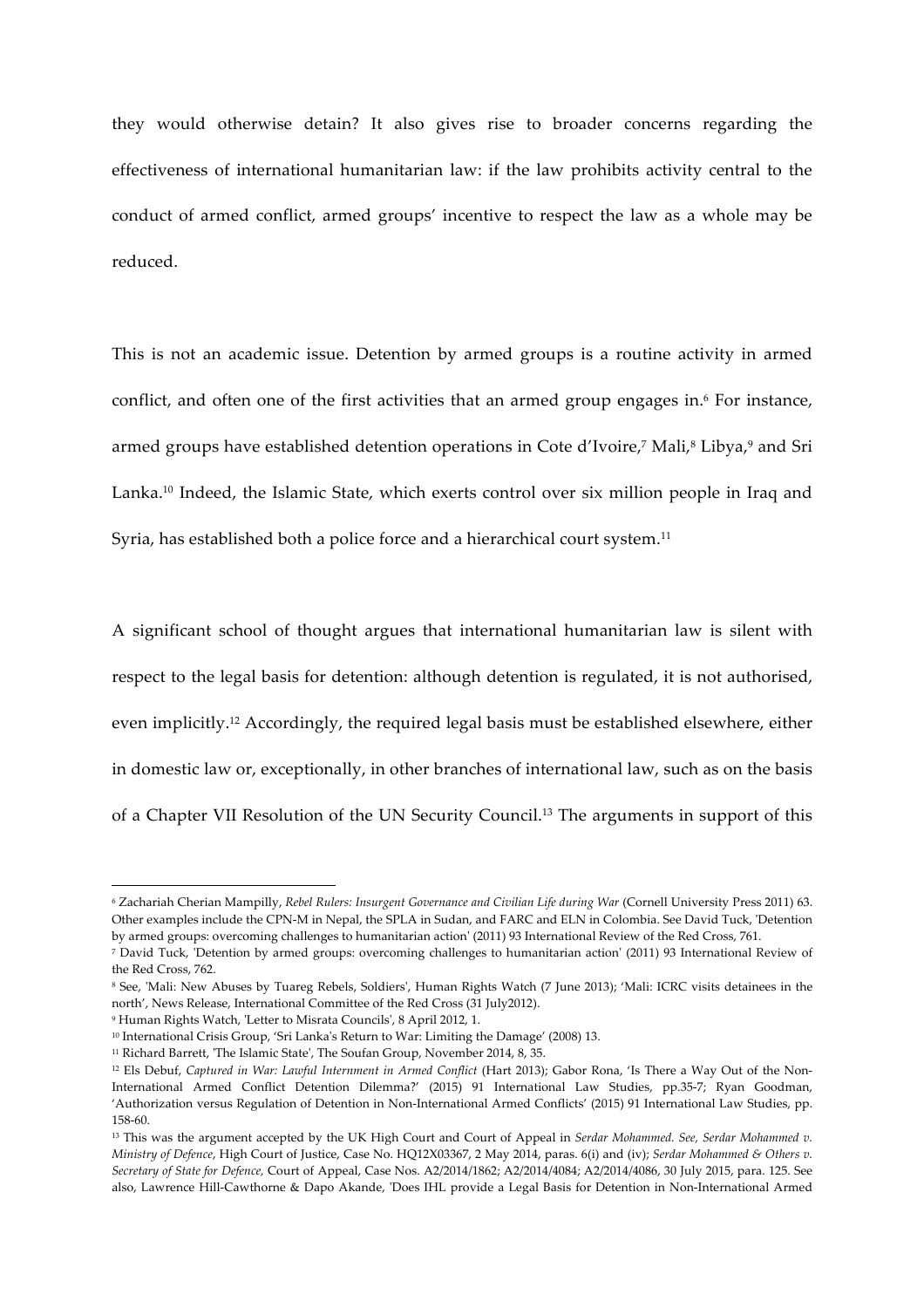conclusion relate, *inter alia*, to the proposal that international regulation does not constitute affirmative authorisation (based on the *Lotus* principle), that international law can (and does) regulate potentially illegal situations without legitimising those situations, and that the absence of specified grounds and procedures indicate that States did not intend to establish a legal basis for detention. Sections 2-4 examine these arguments, taking particular note of their application to armed groups where appropriate. It is concluded that these arguments either do not apply to armed groups, fail to take into consideration the prohibition of arbitrary detention, or do not pose an obstacle to the existence of implicit detention authority.

Section 5 then examines common article 3 and article 5 Additional Protocol II in light of the international law of treaty interpretation. Two factors are significant in this regard. First is the fact that no possibility exists for armed groups to independently establish a legal basis for detention outside international humanitarian law. This factor distinguishes armed groups from States who can, for example, establish a legal basis by means of domestic legislation. Second is the international human rights law prohibition of arbitrary detention which holds that in order to be lawful all detention must have an established legal basis. Accordingly, if international humanitarian law does not establish an implicit legal basis for detention, then all detention by armed groups is illegal, and so armed groups cannot detain. However, to conclude that no implicit authorisation exists frustrates the object and purpose of international humanitarian law's detention-related provisions, namely the regulation of detention by States *and* non-State armed groups, and indicates that States have undertaken

<sup>&</sup>lt;u> 1989 - Johann Stoff, amerikansk politiker (d. 1989)</u> Conflicts?', EJIL:*Talk!*, 7 May 2014. Available at: http://www.ejiltalk.org/does-ihl-provide-a-legal-basis-for-detention-in-noninternational-armed-conflicts/.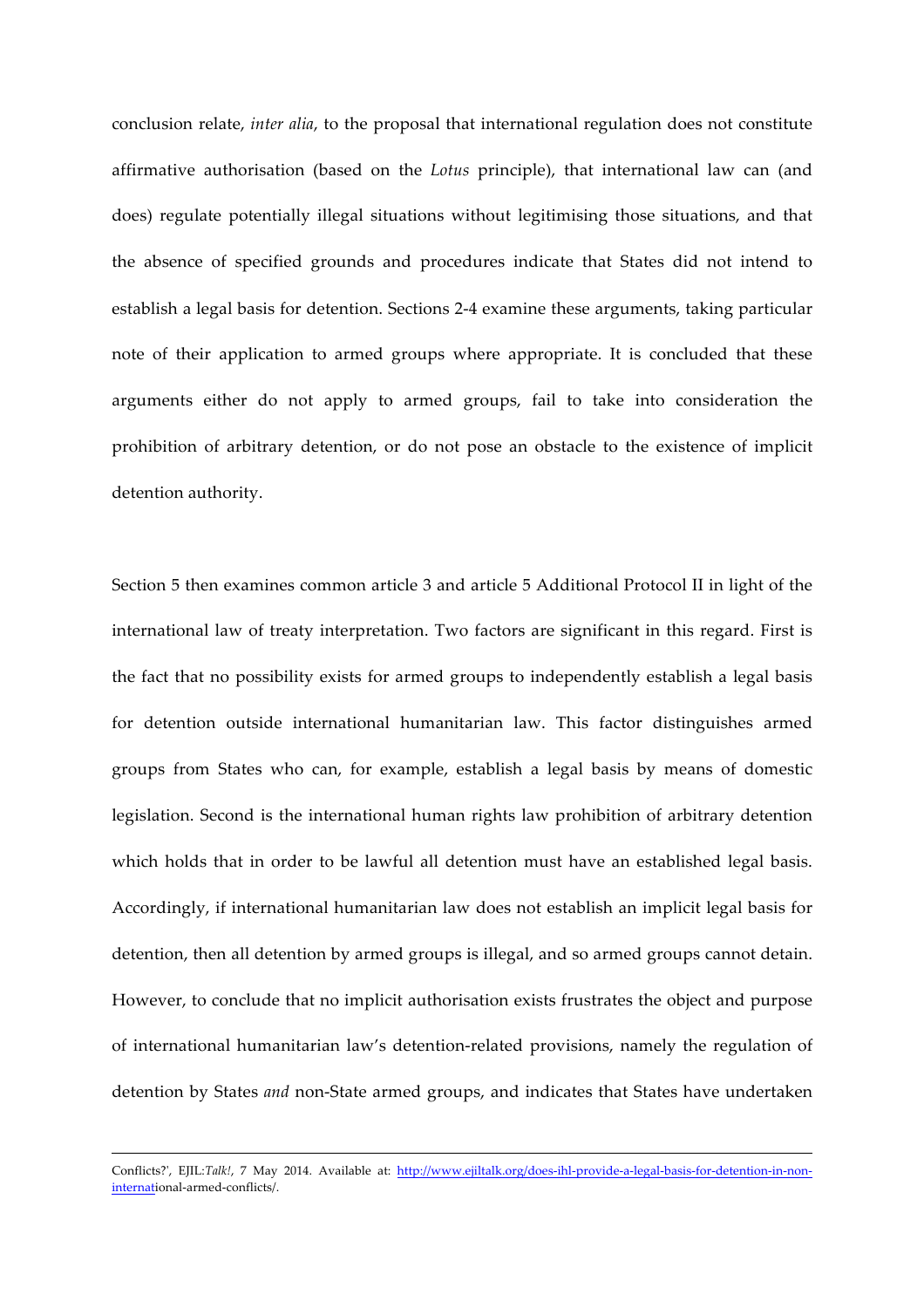an exercise in futility: the prohibition of arbitrary detention is absolute, and States cannot regulate activity that is absolutely prohibited. In this light, the law of treaty interpretation requires that international humanitarian law be interpreted as establishing an implicit legal basis for detention.

Although this conclusion is reflective of the current state of international law, it is not necessarily the end of the story. Section 6 examines three possible 'ways forward': the existence of implied detention authority on the basis of the argument presented in Section 5 may be (a) rejected, (b) accepted, or (c) re-examined in light of the *non-State* status of armed groups. These scenarios are discussed in light of: the coherence of international law as a legal system, including its ability to effectively incorporate the regulation of non-State armed groups; the effectiveness of international humanitarian law; and States' interests, including concerns related to sovereignty and the desire to prosecute insurgent activity. In light of the non-State status of armed groups it is suggested that although armed groups necessarily remain bound by the prohibition of arbitrary detention, the content of this prohibition may be interpreted primarily in light of its underpinning factors, such as predictability, justice, appropriateness, and so on, and not on the existence of a legal basis.

Before proceeding further, two preliminary issues must be addressed. First, the application of international humanitarian law to non-State armed groups must be confirmed, as it is this application that underpins the argument presented herein. Second, the law relating to the prohibition of arbitrary detention must be addressed: if the prohibition of arbitrary detention is not applicable, then the establishment of a legal basis for detention by non-State armed groups is not necessary.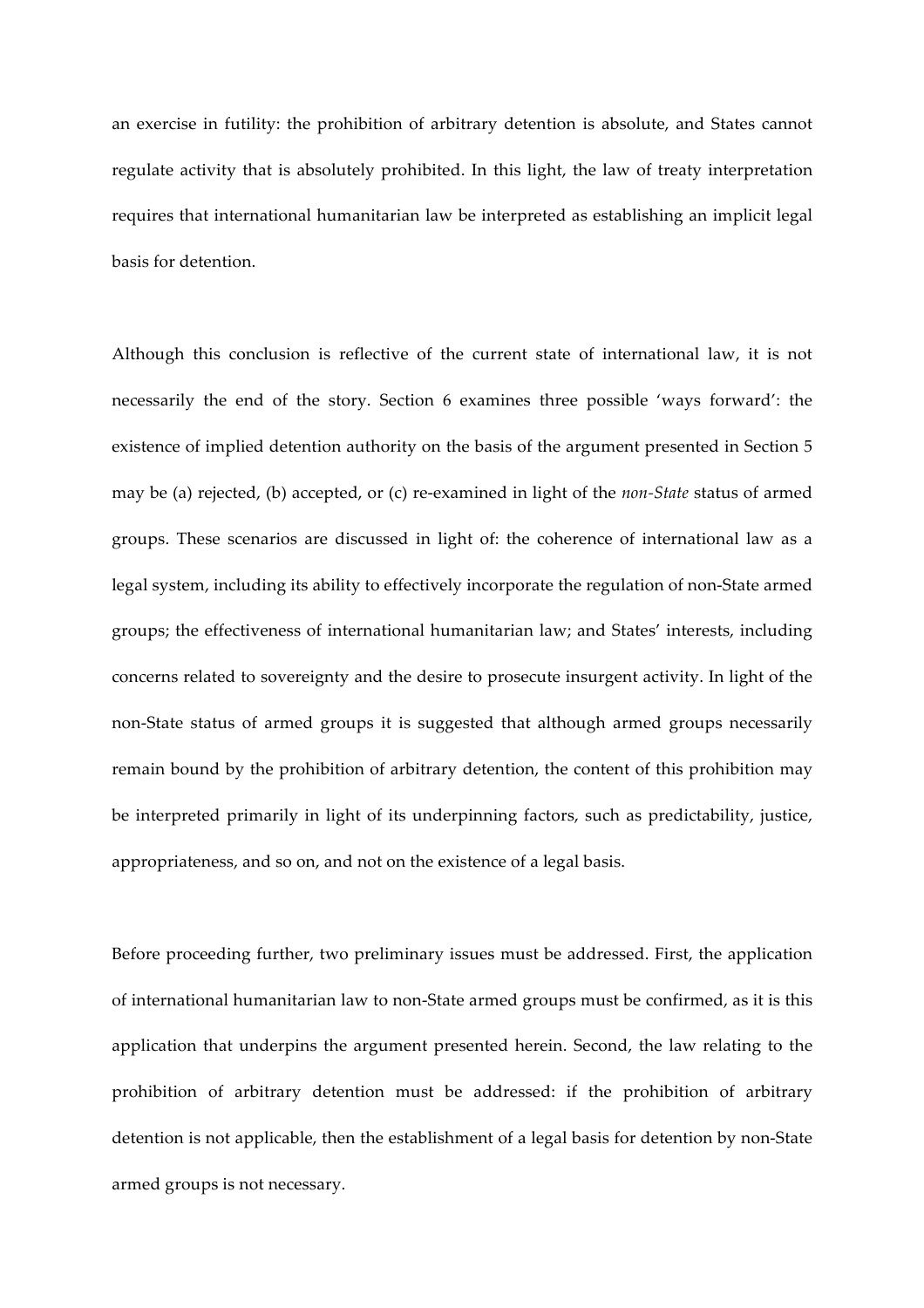#### **A. The application of international humanitarian law to non-State armed groups**

Article 3 common to the four Geneva Conventions of 1949 and article 5 of Additional Protocol II regulate detention during non-international armed conflict. It is clear, both from a plain text reading of the respective treaty provisions, and in light of States' discussions at Geneva, that these provisions were intended to apply equally to States and to non-State armed groups.14 Common article 3 clearly states that: '[i]n the case of armed conflict not of an international character occurring in the territory of one of the High Contracting Parties, *each Party to the conflict shall be bound to apply*, as a minimum, the following provisions…'.15 As noted by Moir, this provision 'was obviously intended to create duties and rights for both States *and* insurgents.'16 Although the phrase 'each Party to the conflict' was deliberately omitted from the text of Additional Protocol II, article 1 thereof states that the Protocol 'develops and supplements Article 3 common to the Geneva Conventions of 12 August 1949 without modifying its existing conditions of application'. Accordingly, as Cassese notes:

the conclusion is inescapable that Protocol II was destined by its authors to operate for rebels. It would indeed be absurd to contend that Article 3 gives

<sup>14</sup> See further, Daragh Murray, 'How International Humanitarian Law Treaties Bind Non-State Armed Groups' (2015) 20 Journal of Conflict & Security Law 1.

<sup>15</sup> Emphasis added.

<sup>16</sup> Lindsay Moir, *The Law of Internal Armed Conflict* (CUP 2002) 53. See also, G.I.A.D. Draper, *The Red Cross Conventions* (Stevens & Sons 1958) 13.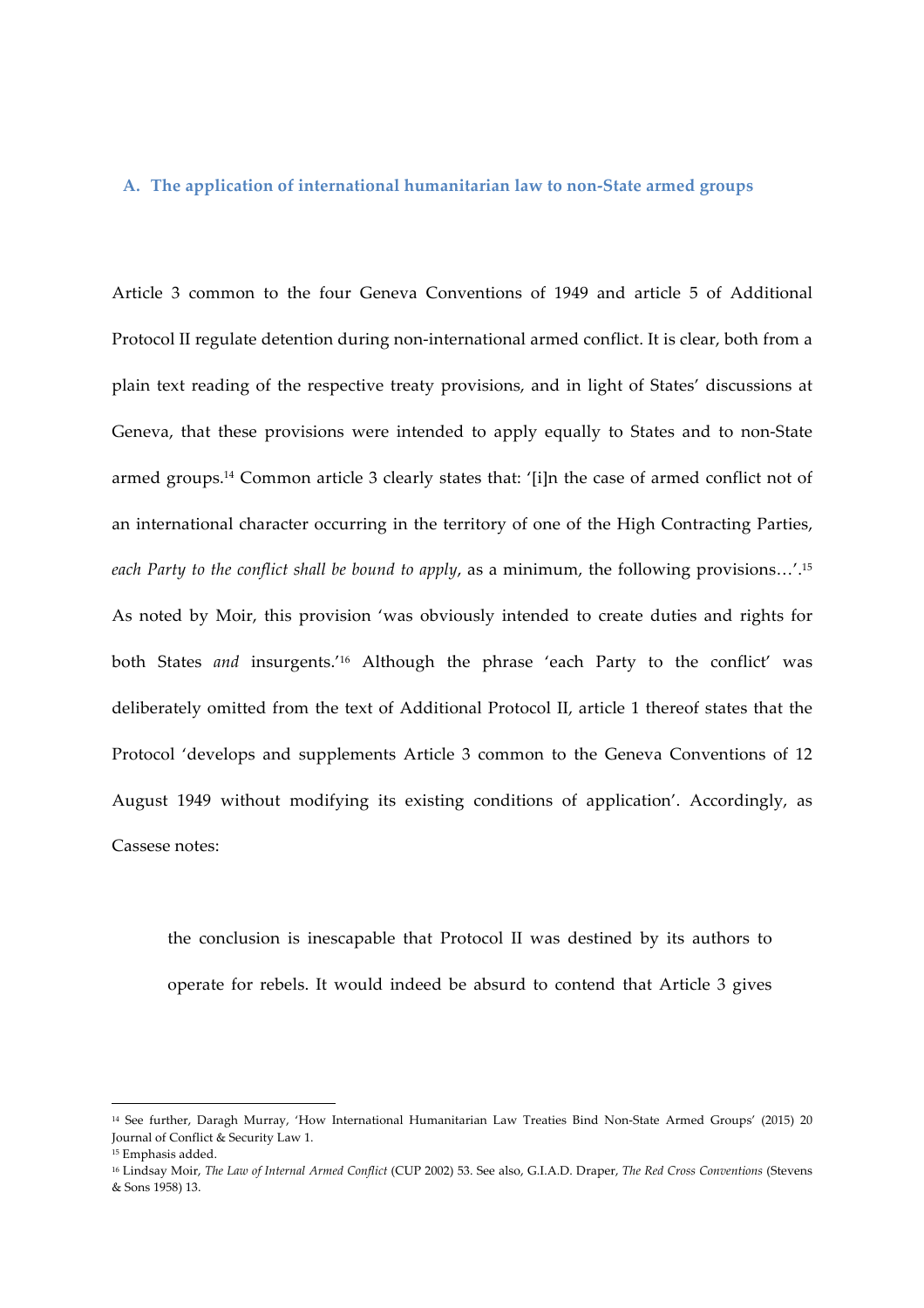rights and imposes obligations on rebels, while Protocol II – which is but an elaboration of that article – refuses to make itself available to them.<sup>17</sup>

This conclusion is reinforced by reference to the drafting process. States engaged in extensive discussion in relation to the application of both common article 3 and Additional Protocol II to armed groups.<sup>18</sup> Indeed, the equal application of Additional Protocol II to States and armed groups was stated to be a 'sovereign principle'.19 Capacity and compliance issues arising consequent to the application to armed groups of the detention-related provisions in Article 5 Additional Protocol II were also explicitly addressed.20

#### **B. The prohibition of arbitrary detention**

<u> 1989 - Johann Barn, mars ann an t-Amhain an t-Amhain an t-Amhain an t-Amhain an t-Amhain an t-Amhain an t-Amh</u>

The prohibition of arbitrary detention established under international human rights law is absolute.21 Article 9(1) of the International Covenant on Civil and Political Rights states that:

Everyone has the right to liberty and security of person. No one shall be subject to arbitrary arrest or detention. No one shall be deprived of his liberty except

<sup>17</sup> Antonio Cassese, 'The Status of Rebels under the 1977 Geneva Protocol on Non-International Armed Conflicts' (1981) International & Comparative Law Quarterly, 424.

<sup>18</sup> See the statements of the UK, Norway and Spain, *Final Record of the Diplomatic Conference of Geneva of 1949*, Volume II Section B, 10-11; and the statements of Syria, Iraq and France, CDDH/I/SR.40, *Official Records of the Diplomatic Conference on the Reaffirmation and Development of International Humanitarian Law Applicable in Armed Conflicts (Geneva 1974-77)* Volume VIII, at paras. 4, 29 and 34 respectively.

<sup>19</sup> Argentina, CDDH/SR.49, *Official Records of the Diplomatic Conference on the Reaffirmation and Development of International Humanitarian Law Applicable in Armed Conflicts (Geneva 1974-77)* Volume VII, 76.

<sup>20</sup> See generally the discussion on draft Article 8 of Additional Protocol II in CDDH/I/SR.32 and CDDH/I/SR.33, *Official Records of the Diplomatic Conference on the Reaffirmation and Development of International Humanitarian Law Applicable in Armed Conflicts (Geneva 1974-77)* Volume VIII.

<sup>21</sup> The continued application of international human rights law during armed conflict is now well accepted. See, *Case Concerning Armed Activities on the Territory of the Congo (Democratic Republic of the Congo v. Uganda)* Judgment, International Court of Justice, 19 December 2005, para. 216.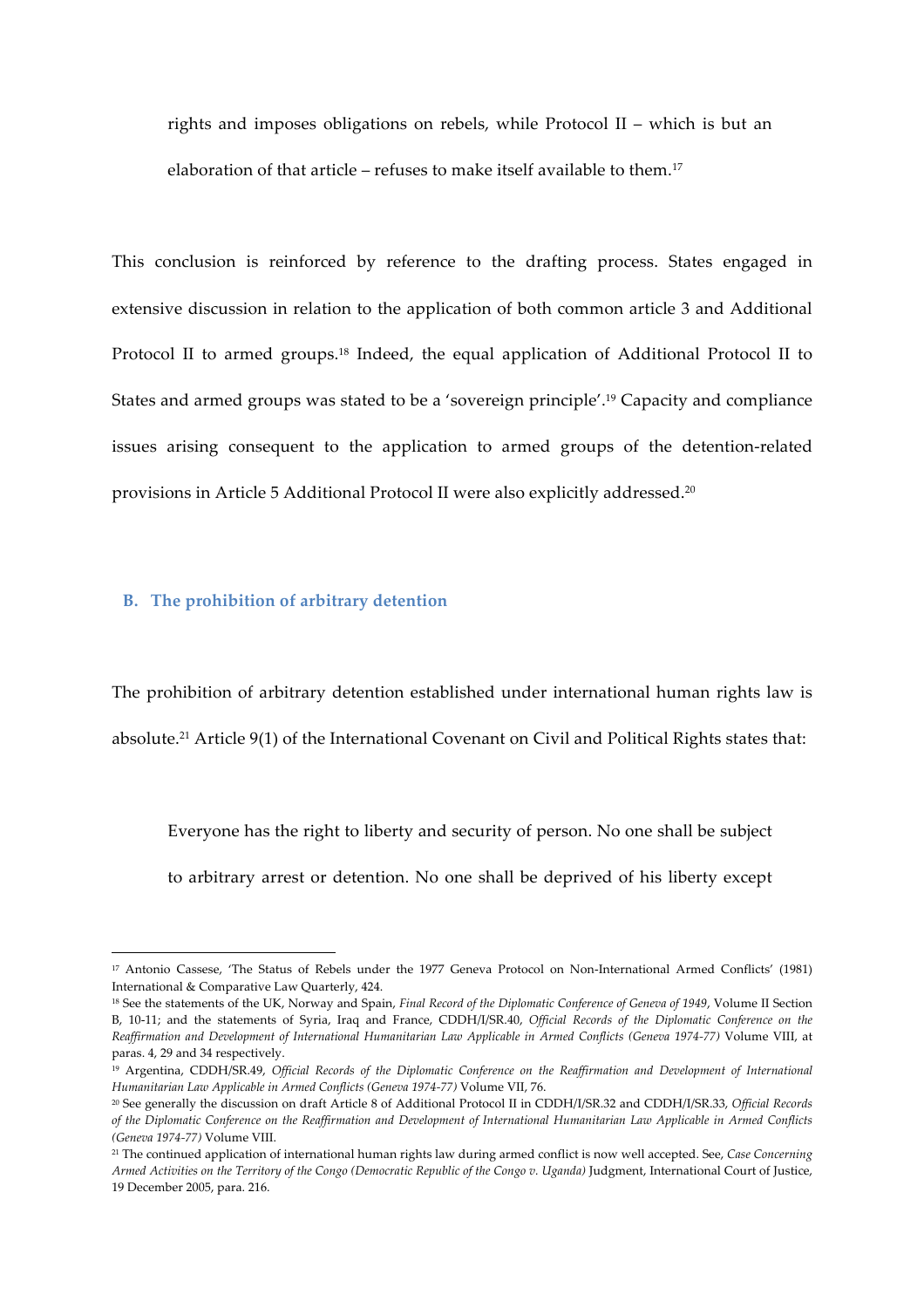on such grounds and in accordance with such procedures as are established by  $law.<sup>22</sup>$ 

The International Committee of the Red Cross' study on customary international humanitarian law concluded that the prohibition of arbitrary detention was a norm of customary international law applicable in both international and non-international armed conflict.23 Similarly, in General Comment No. 29, the Human Rights Committee stated that the prohibition of arbitrary detention constitutes a peremptory norm of international law that cannot be subject to derogation.<sup>24</sup> Indeed, the prohibition of arbitrary detention has been referred to as a 'universal rule' of international human rights law, 'underpinning the regimes regulating detention in each of the key treaties'.25

Although a number of factors are relevant when determining whether a particular instance of detention violates the prohibition of arbitrary detention,<sup>26</sup> a key consideration is whether a legal basis for that detention exists. All the major human rights law treaties 'provide that no one shall be deprived of his liberty *except on grounds and in accordance with a procedure that are*  established by law',<sup>27</sup> and the Human Rights Committee has confirmed that arrest or detention

 

 $22$  This requirement is reflected in Article 5 of the European Convention on Human Rights, Article 7 of the American Convention on Human Rights, Article 6 of the African Charter on Human and Peoples' Rights, and Article 14 of the Arab Charter on Human Rights.

<sup>23</sup> Rule 99, Jean-Marie Henckaerts & Louise Doswald-Beck, *Customary International Humanitarian Law, Volume 1: Rules* (International Committee of the Red Cross, CUP 2005).

<sup>24</sup> Human Rights Committee, General Comment No. 29, 'States of Emergency (article 4)', UN Doc. CCPR/C/21/Rev.1/Add.11 (2001), para. 11.

<sup>25</sup> Lawrence Hill-Cawthorne, *Detention in Non-International Armed Conflict* (OUP 2016). The prohibition of arbitrary detention under international human rights law did not necessarily enjoy this statue at the time common Article 3 was adopted. However, the prohibition of arbitrary detention was confirmed in Article 9 of the Universal Declaration of Human Rights, which was adopted prior to the Geneva Conventions of 1949, and was clearly established prior to the adoption of Additional Protocol II, which 'develops and supplements' common Article 3. Additional issues relating to treaty interpretation are discussed further in Daragh Murray, *Human Rights Obligations of Non-State Armed Groups* (Hart 2016) pp. 164-166.

<sup>26</sup> See, *Saadi v. the United Kingdom*, Judgment, European Court of Human Rights, Application No. 13229/03, 29 January 2008, paras. 67-74.

<sup>27</sup> Louise Doswald-Beck, *Human Rights in Times of Conflict and Terrorism* (OUP 2011) 255. Emphasis added.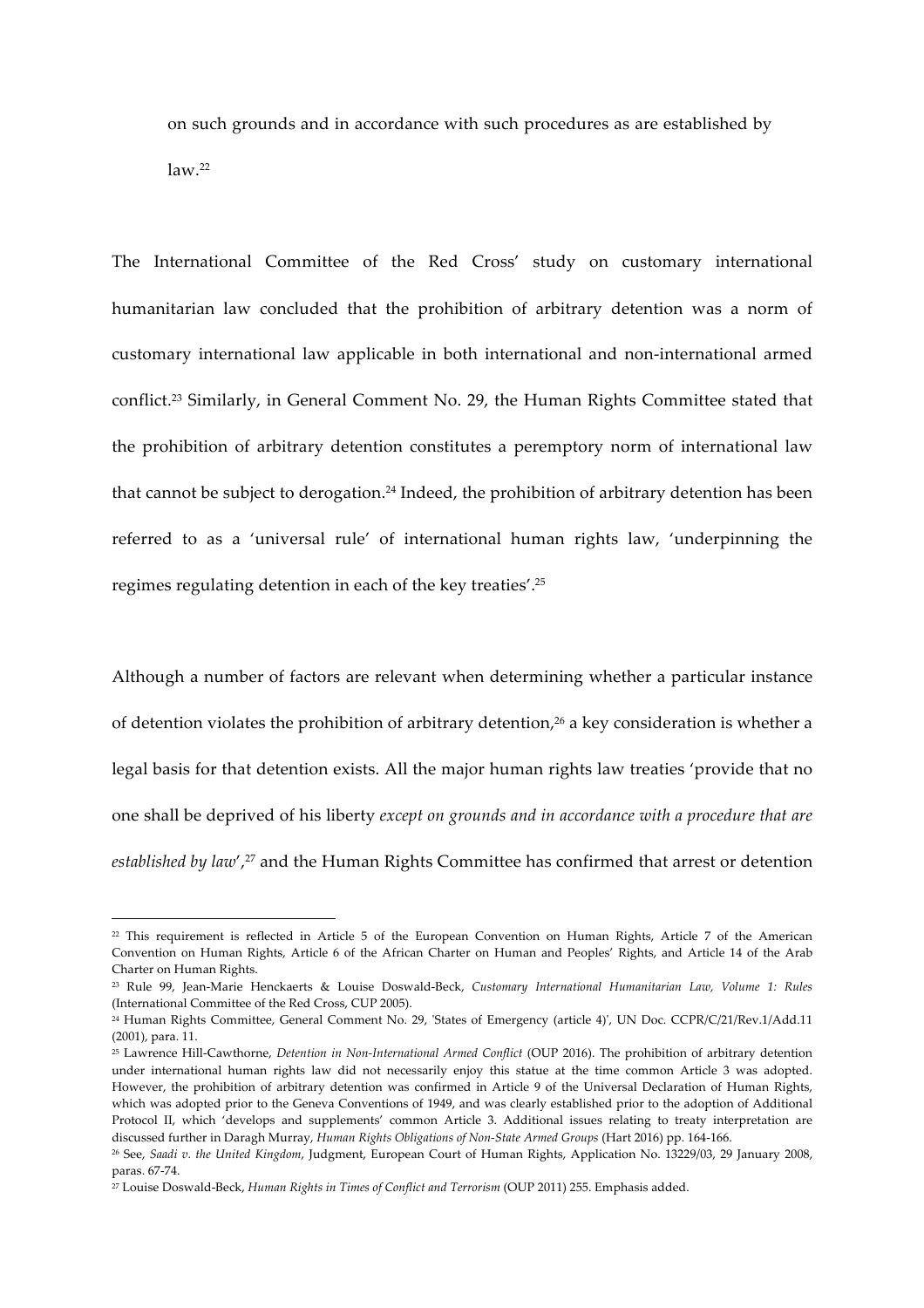that lacks any legal basis is arbitrary.<sup>28</sup> Accordingly, in order to be lawful, any instance of detention occurring in non-international armed conflict – whether by a State or a non-State armed group – must have a legal basis. This legal authority to detain can be established by the international humanitarian law applicable to non-international armed conflict, under domestic law, or on the basis of another source of international law, such as a UN Security Council Resolution.29

For States, the establishment of a domestic law basis for detention is relatively straightforward and can be achieved through an act of legislation. Additionally, albeit under more exceptional circumstances, a legal basis may be established under international law, for instance, consequent to a Chapter VII Resolution of the UN Security Council.<sup>30</sup> However, these potential sources of legal authority simply do not exist for non-State armed groups. It is exceptionally unlikely – if not an absolute impossibility – that a legal basis for detention by an armed group will exist under domestic law.<sup>31</sup> Indeed, armed group detention is typically regarded as a form of unlawful confinement subject to criminal sanction.<sup>32</sup> It is equally unlikely that armed group detention will be authorised by the UN Security Council. While such authorisation is perhaps foreseeable in relation to certain non-State entities, such

<sup>28</sup> Human Rights Committee, General Comment No. 3, 'Article 9 (Liberty and security of person)', UN Doc. CCPR/C/GC/35, 16 December 2014, para. 11. See also, *A and Others v. the United Kingdom*, Judgment, European Court of Human Rights, Application No. 3455/05, 19 February 2009, para. 164.

<sup>29</sup> See, Articles 39 and 103, UN Charter.

<sup>30</sup> Gabor Rona, 'Is There a Way Out of the Non-International Armed Conflict Detention Dilemma?' (2015) 91 International Law Studies, 44. Some suggest that an implicit legal basis for detention is contained in the mandate to take 'all necessary measures'. See the argument of the United Kingdom in *Al-Jedda v. the United Kingdom*, Judgment, European Court of Human Rights, Application No. 27021/08, 7 July 2011, para. 88.

<sup>31</sup> Gabor Rona, 'Is There a Way Out of the Non-International Armed Conflict Detention Dilemma?' (2015) 91 International Law Studies, 38.

<sup>32</sup> In relation to Canadian criminal law see Section 279(2), Criminal Code, R.S.C., 1985, c. C-46, see the offence of false imprisonment under the common law in England and Wales. See further, Els Debuf, *Captured in War: Lawful Internment in Armed Conflict* (Hart 2013) 460, 462.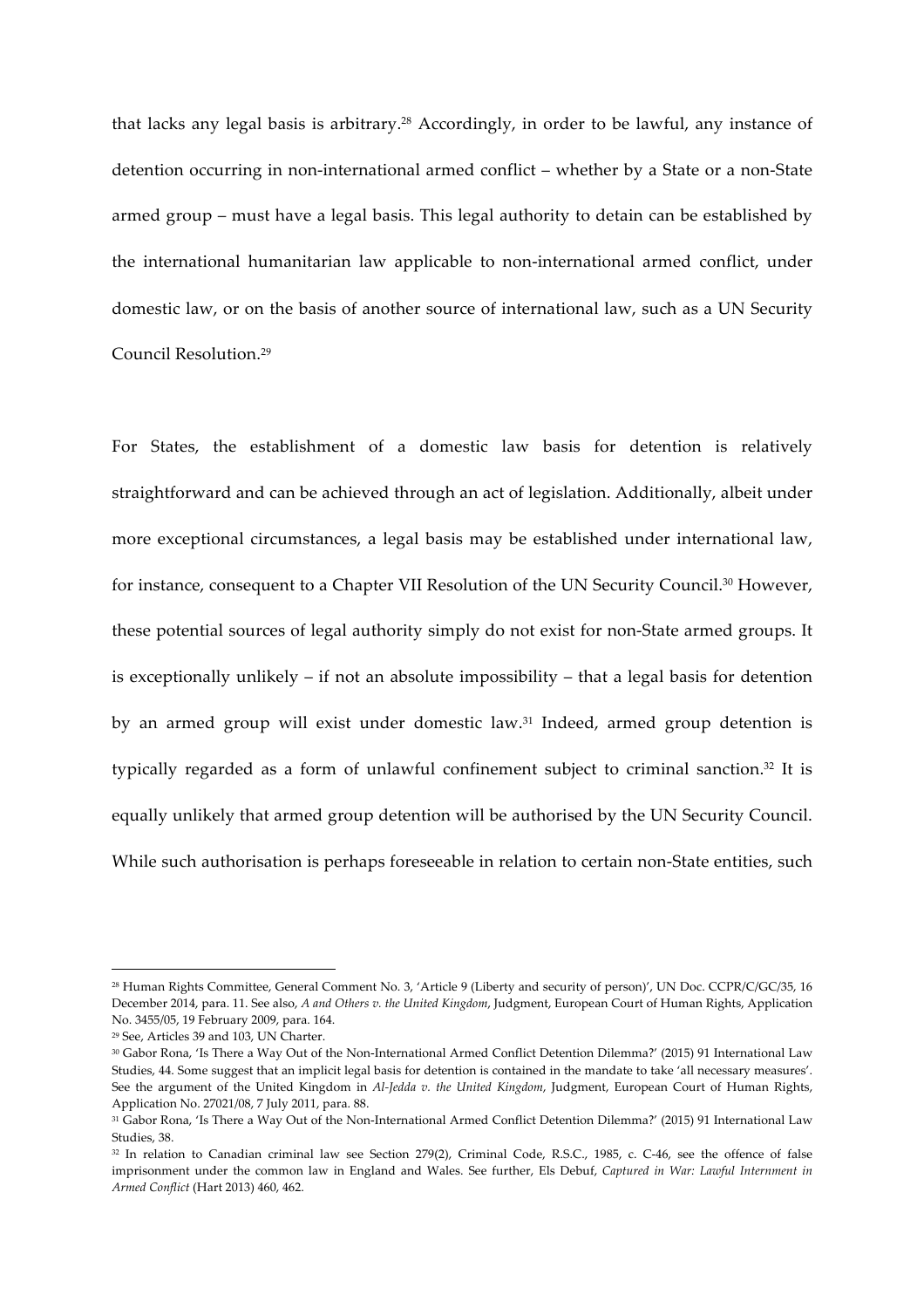as a UN peacekeeping operation, given armed groups active opposition to States, authorisation by the Security Council is an exceedingly remote possibility.33

It may be argued that armed groups – as non-State actors – are not bound by international human rights law and so the prohibition of arbitrary detention simply does not apply. This argument is not endorsed.<sup>34</sup> However, irrespective of the direct application of international human rights law to armed groups it is unequivocal that States are directly bound by international human rights law. The obligation to protect establishes that States must protect individuals against third party violations of international human rights law,<sup>35</sup> requiring that States protect against arbitrary detention by non-State armed groups. The prohibition of arbitrary detention therefore prevents States from intentionally creating international treaty law allowing arbitrary detention by non-State armed groups. While States may potentially allow or regulate detention by non-state actors, that regulation must comply with the requirements of international human rights law, and must therefore include a legal basis.36 Detention cannot be arbitrary.

The principal arguments against the existence of an implicit legal basis for detention will now be addressed. The first and second of these arguments are closely related. The first argument (in section 2) addresses the Lotus principle, and the proposition that States can regulate activity without establishing an associated legal basis, as States are free to act as

<sup>33</sup> Even if a legal basis for armed group detention is established consequent to a Chapter VII UN Resolution, such authority will necessarily be sporadic and restricted in its applicability. As such, it fails to satisfy the difficulties addressed in Section 5 below. <sup>34</sup> See further, Daragh Murray, *Human Rights Obligations of Non-State Armed Groups* (Hart 2016).

<sup>35</sup> See generally, *Social and Economic Rights Action Center and the Center for Economic and Social Rights v. Nigeria*, Decision, African Commission on Human Rights, Communication No. 155/96, 27 October 2001, para. 57; *Osman v. United Kingdom*, Judgment, European Court of Human Rights, App. No. 87/1997/871/1083, 28 October 1998, para. 115.

<sup>36</sup> International human rights law requires that there be a legal basis for detention, irrespective of who actually conducts the detention. This is evident from a plain text reading of the relevant treaty law, see for instance, Article 9(1) International Covenant on Civil and Political Rights.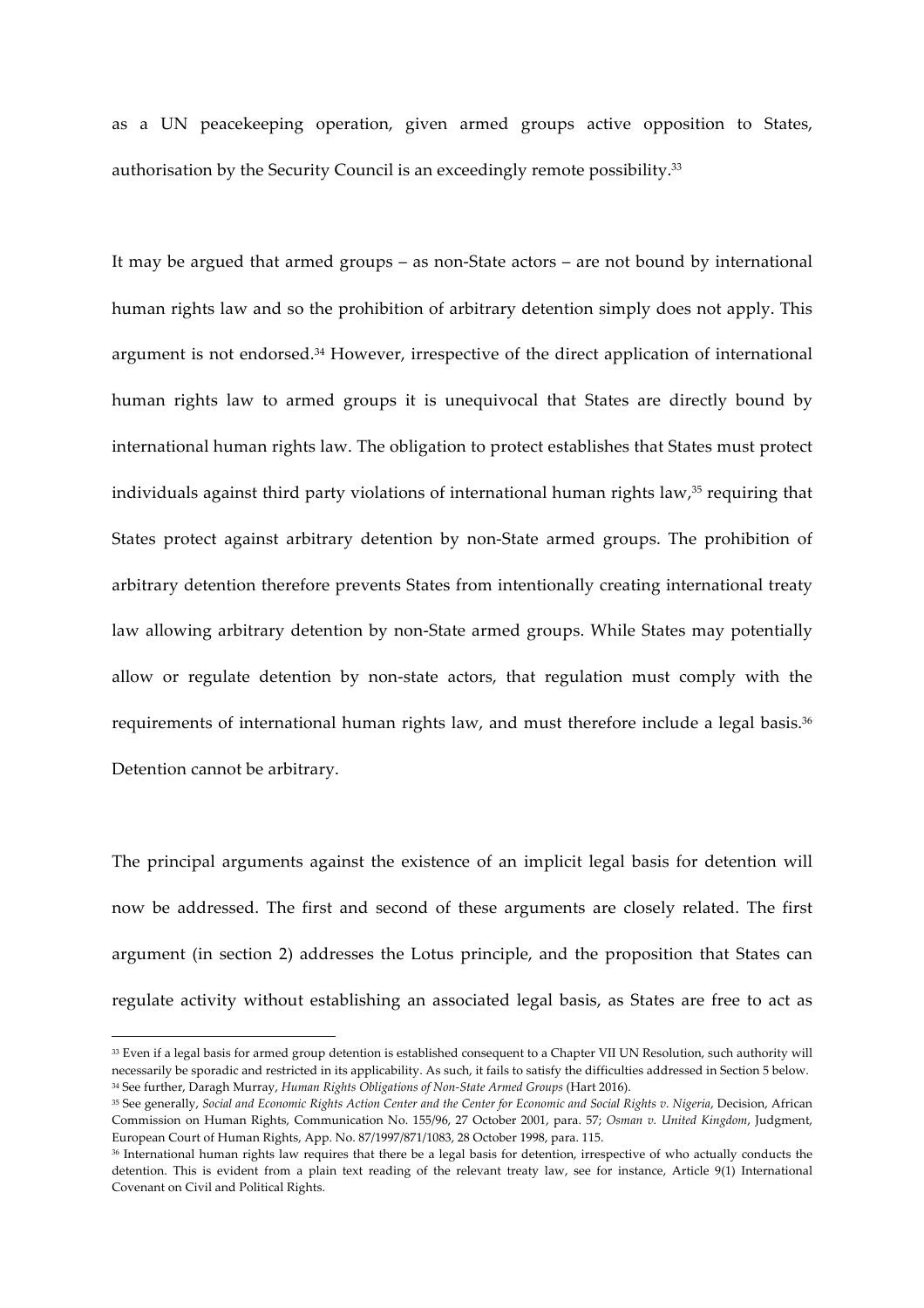they choose, provided the conduct in question is not prohibited by international law.37 The second argument (in section 3) addresses a related but distinct point, namely that States can – and do – regulate potentially illegal situations, and that this regulation does not necessitate an underlying legal basis.<sup>38</sup> The third argument examines the proposition that implicit detention authority cannot be presumed, given the absence of grounds and procedures for detention.

#### **2. The argument that regulation of activity does not constitute affirmative authorisation**

It is argued that the international regulation of an activity does not automatically constitute affirmative authorisation for that activity: <sup>39</sup> the fact that States create international humanitarian law to regulate detention does not imply authorization for that detention. A basis for this argument may be derived from the principle that international law grants States freedom of action on the international plane, and so States are free to engage in any conduct not expressly prohibited by international law. This principle was expressed by the Permanent Court of Justice in *The Case of the S.S. Lotus (France v. Turkey)*:

International law governs relations between independent States. The rules of law binding upon States therefore emanate from their own free will as

<sup>&</sup>lt;sup>37</sup> This argument focuses on the fact of regulation.

<sup>38</sup> This argument focuses on the regulation of illegal situations.

<sup>39</sup> See, Derek Jinks, 'International Human Rights Law in Time of Armed Conflict' in Andrew Clapham & Paola Gaeta (eds.) *The Oxford Handbook of International Law in Armed Conflict* (OUP 2014) pp. 666-9; Lawrence Hill-Cawthorne & Dapo Akande, 'Does IHL provide a Legal Basis for Detention in Non-International Armed Conflicts?', EJIL:*Talk!*, 7 May 2014. Available at: http://www.ejiltalk.org/does-ihl-provide-a-legal-basis-for-detention-in-non-international-armed-conflicts/. It is highlighted that these authors do not explicitly refer to the Lotus principle, and that some of the arguments addressed therein are also relevant in the context of section 3 below.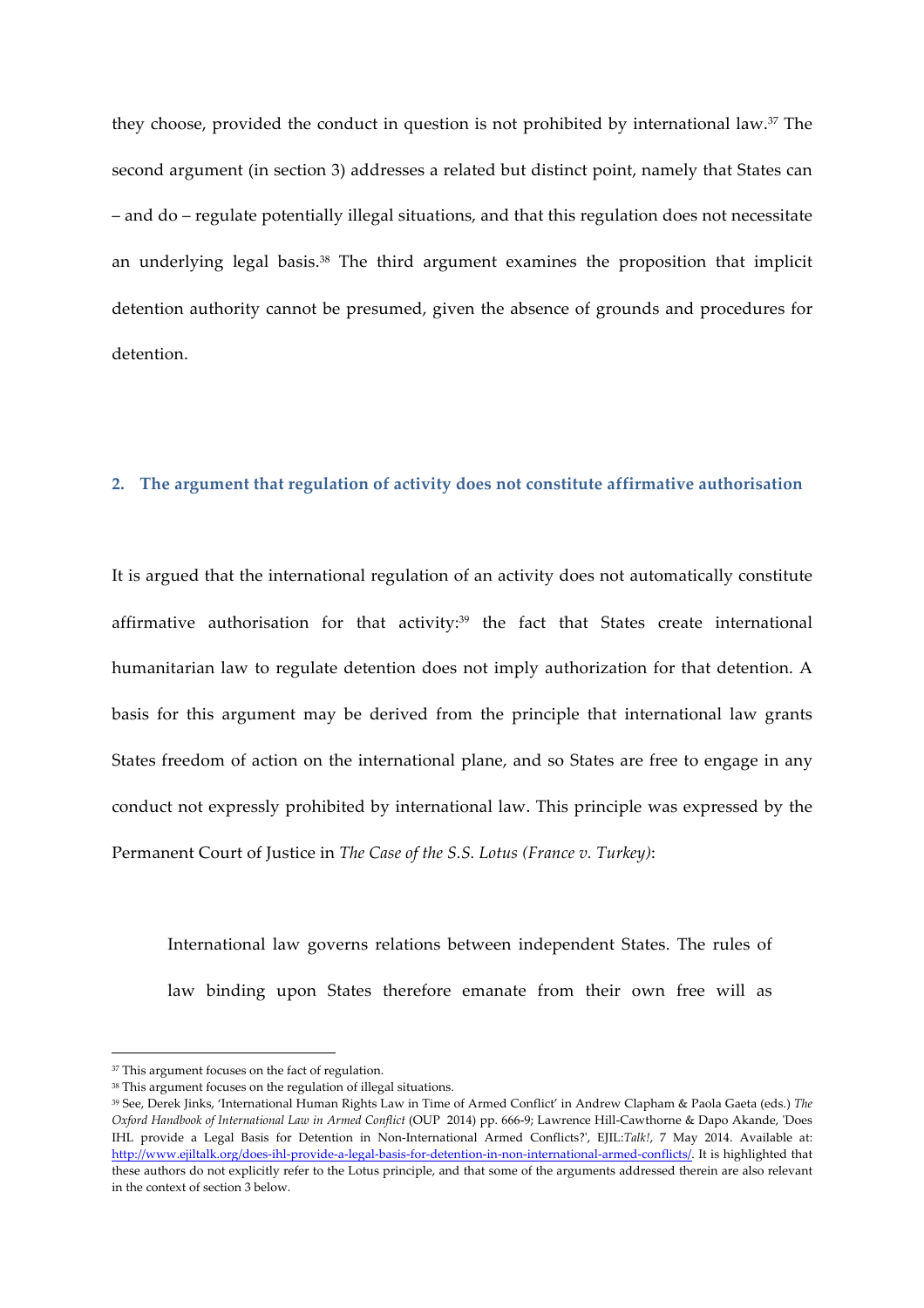expressed in conventions or by usages generally accepted as expressing principles of law and established in order to regulate the relations between these co-existing independent communities or with a view to the achievement of common aims. *Restrictions upon the independence of States cannot therefore be presumed*. 40

Accordingly, the Lotus Principle holds that States are awarded 'a wide measure of discretion which is only limited in certain areas by prohibitive rules; as regards other cases, every State remains free to adopt the principles which it regards as best and most suitable'.41 This principle was upheld by the International Court of Justice in the Advisory Opinion on the *Accordance with International Law of the Unilateral Declaration of Independence In Respect of Kosovo*, <sup>42</sup> and is a corollary of States' sovereignty and independence. As stated in the Separate Opinion of Judge Anzilotti in *Customs Regime between Germany and Austria (Protocol of March 19th, 1931)*:

Independence as thus understood is really no more than the normal condition of States according to international law; it may also be described as sovereignty (suprema potestas), or external sovereignty*, by which is meant that the State has over it no other authority than that of international law*. 43

<sup>40</sup> *The Case of the S.S. Lotus (France v. Turkey)*, Judgment, Permanent Court of International Justice, Judgment No. 9, 7 September 1927, para. 44. Emphasis added.

<sup>41</sup> *The Case of the S.S. Lotus (France v. Turkey)*, Judgment, Permanent Court of International Justice, Judgment No. 9, 7 September 1927, para. 46.

<sup>42</sup> *Accordance with International Law of the Unilateral Declaration of Independence In Respect of Kosovo*, Advisory Opinion, International Court of Justice, 22 July 2010, para. 56.

<sup>43</sup> *Customs Regime between Germany and Austria (Protocol of March 19th, 1931)*, Separate Opinion of Judge Anzilotti, Permanent Court of International Justice, 5 September 1931, para. 81. Emphasis added.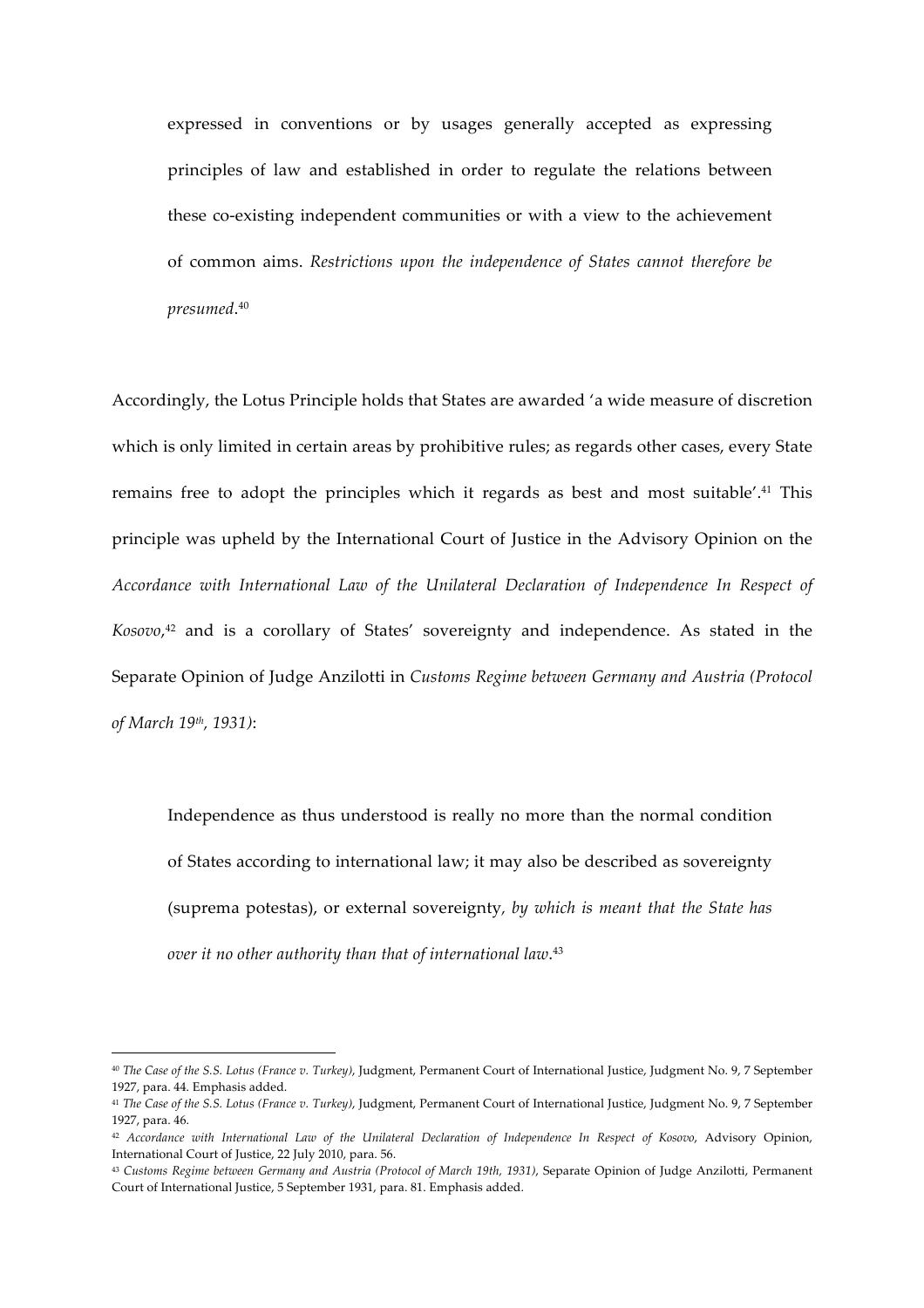The Lotus-based argument holds that, as a broad legal authority exists under international law, States can establish rules to regulate conduct without establishing a specific legal basis for that conduct: States are free to act as they choose, provided that the conduct in question is not expressly prohibited by international law.44 However, arbitrary detention *is* expressly prohibited,45 and this prohibition is recognised as forming part of customary international law.46 The Lotus principle cannot, therefore, apply to detention in non-international armed conflict, and States do not enjoy freedom of action in this regard. As all detention-related activity must be consistent with the prohibition of arbitrary detention, a legal basis is therefore required.47 For armed groups party to a non-international armed conflict, international humanitarian law provides the only possible source of this legal basis.<sup>48</sup>

### **3. The argument that international law regulates potentially illegal situations without establishing legal authority for those situations**

A second, related, argument against the establishment of an implicit legal basis for detention in non-international armed conflicts holds that international law can, and does, regulate potentially illegal situations without providing legal authorisation for those situations. 49 Two examples may be provided in this regard. The first is the distinction between the *jus ad bellum* and the *jus in bello*, and the fact that the *jus in bello* applies irrespective of any legal

<sup>44</sup> The UK Court of Appeal questioned the continuing legitimacy of the Lotus principle. *Serdar Mohammed & Others v. Secretary of State for Defence,* Court of Appeal, Case Nos. A2/2014/1862; A2/2014/4084; A2/2014/4086, 30 July 2015, para. 197.

<sup>45</sup> See above Section B.

<sup>46</sup> See, for example, Rule 99, Jean-Marie Henckaerts & Louise Doswald-Beck, *Customary International Humanitarian Law, Volume 1: Rules* (International Committee of the Red Cross, CUP 2005).

<sup>47</sup> The *Serdar Mohammed* case centred upon the identification of this legal basis.

<sup>48</sup> See above fns, 30-33, and accompanying text.

<sup>49</sup> Els Debuf, *Captured in War: Lawful Internment in Armed Conflict* (Hart 2013) 468.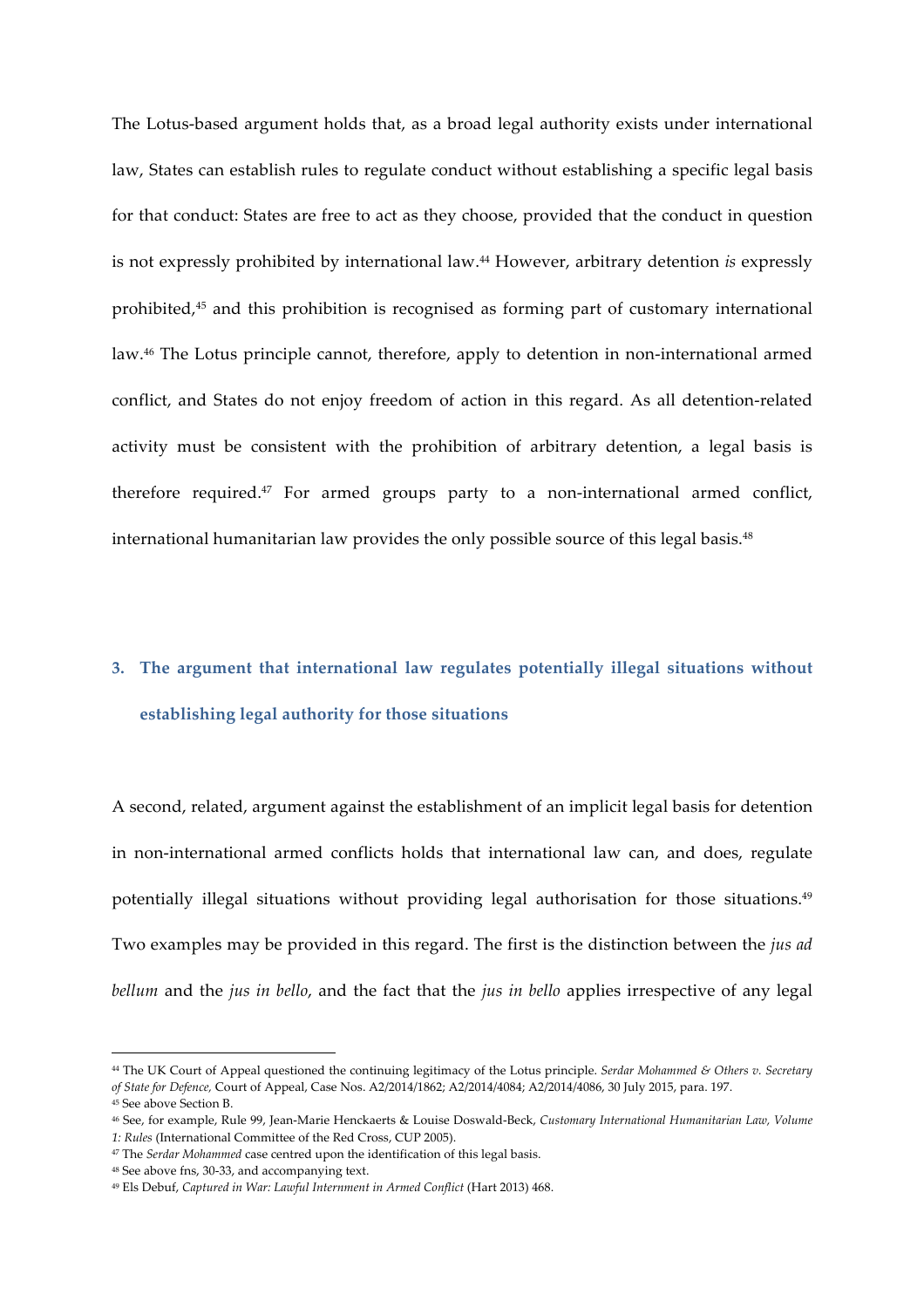authorisation established under the *jus ad bellum*. The second is that the International Court of Justice has held that international law may regulate State activity – in this case the phased withdrawal of Ugandan forces from the DRC – without providing legal authorisation for that activity.50 Accordingly, this argument holds that international humanitarian law can regulate detention, even if the detention itself is unlawful, and so international humanitarian law provisions regulating detention cannot be considered as implying a legal basis for that detention.

It is submitted that the *jus ad bellum / jus in bello* argument does not apply in a straightforward manner to the situation at hand. Within international law there is a clear distinction between the *jus ad bellum* and the *jus in bello*. The *jus ad bellum* regulates the inter-State resort to force, while the *jus in bello* regulates armed conflict itself.<sup>51</sup> These are two distinct bodies of law and it is accepted that the *jus in bello* applies irrespective of the legality or illegality of the conflict under the *jus ad bellum*. <sup>52</sup> This distinction is possible because international law does not absolutely prohibit all instances armed conflict. Although article 2(4) of the UN Charter prohibits 'the threat or use of force against the territorial integrity or political independence of any state',<sup>53</sup> this prohibition is subject to two notable exceptions: the use of force is permissible in the exercise of individual or collective self-defence,<sup>54</sup> or if authorised by a Chapter VII Resolution of the UN Security Council in the interests of

<sup>50</sup> *Case Concerning Armed Activities on the Territory of the Congo (Democratic Republic of the Congo v. Uganda)*, Judgment, International Court of Justice, 19 December2005, paras. 92-105. See, Lawrence Hill-Cawthorne & Dapo Akande, 'Does IHL provide a Legal Basis for Detention in Non-International Armed Conflicts?', EJIL:*Talk!*, 7 May 2014. Available at: http://www.ejiltalk.org/does-ihl-provide-a-legal-basis-for-detention-in-non-international-armed-conflicts/.

<u> 1989 - Johann Barn, mars eta bainar eta industrial eta baina eta baina eta baina eta baina eta baina eta bain</u>

<sup>51</sup> Further discussion relating to the *jus ad bellum,* the *jus in bello*, and the relationship between the two is beyond the scope of this paper.

<sup>52</sup> See, preamble, paragraph 5, Additional Protocol II; article 2 common to the four Geneva Conventions of 1949; Derek Jinks, 'International Human Rights Law in Time of Armed Conflict' in Andrew Clapham & Paola Gaeta (eds.) *The Oxford Handbook of International Law in Armed Conflict* (OUP 2014) p. 668.

<sup>53</sup> Charter of the United Nations (adopted 26 June 1945, entered into force 24 October 1945) 1 UNTS XVI, article 2(4).

<sup>54</sup> Charter of the United Nations (adopted 26 June 1945, entered into force 24 October 1945) 1 UNTS XVI, article 51.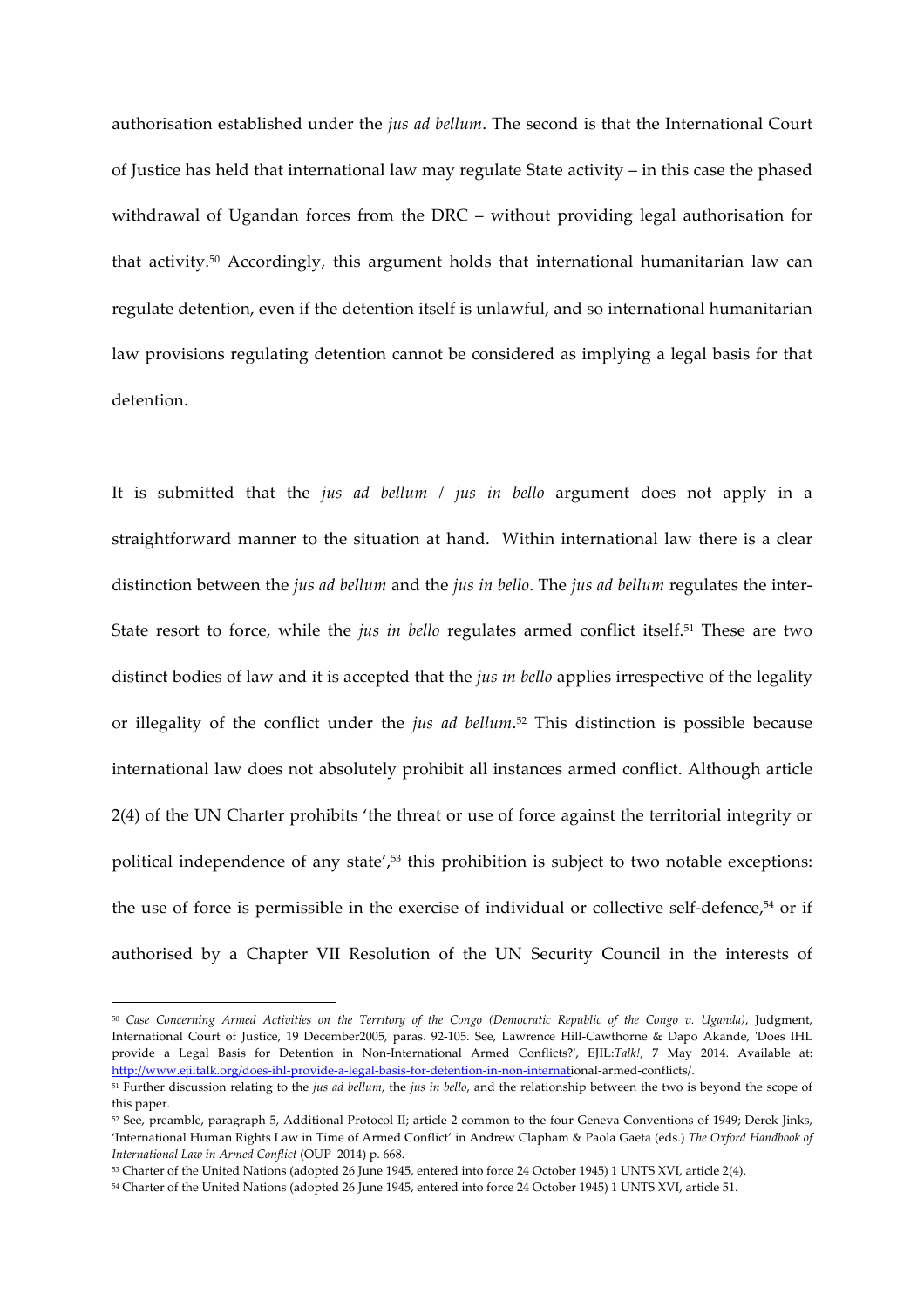international peace and security.55 These exceptions mean that it is possible – and indeed desirable – to establish a clear distinction between the *jus ad bellum* and the *jus in bello* and to regulate armed conflict irrespective of the legality of the initial use of force. However, this is not the case in relation to detention, as all instances of detention must be consistent with the prohibition of arbitrary detention.

It is noted that, in the absence of exceptions to Article 2(4) of the UN Charter – i.e. if armed conflict was absolutely prohibited – the regulation of armed conflict would be impermissible: international law cannot regulate activity that is subject to an absolute prohibition. For example, instances of torture cannot be regulated as torture is subject to an absolute prohibition.<sup>56</sup> The same is true with respect to armed group detention in noninternational armed conflict: the absolute prohibition of arbitrary detention precludes the possibility of regulating arbitrary detention.57

A related argument notes that in the *Armed Activities* case the International Court of Justice rejected the view that treaties regulating the withdrawal of Ugandan armed forces from the DRC constituted consent to those forces being present in the DRC – 'in the sense of validating that presence in law<sup>'58</sup> – including during the withdrawal phase.<sup>59</sup> As the presence of foreign troops on the territory of a State absent the territorial State's consent *prima facie* 

<sup>55</sup> Charter of the United Nations (adopted 26 June 1945, entered into force 24 October 1945) 1 UNTS XVI, article 42.

<sup>56</sup> *Prosecutor v. Furundzija*, Judgment, Trial Chamber, International Criminal Tribunal for the former Yugoslavia, Case No. IT-95- 17/1-T, 10 December 1998, para. 155.

<sup>57</sup> See section 1.B above.

<sup>58</sup> *Case Concerning Armed Activities on the Territory of the Congo (Democratic Republic of the Congo v. Uganda)*, Judgment, International Court of Justice, 19 December2005, para. 105.

<sup>59</sup> Lawrence Hill-Cawthorne & Dapo Akande, 'Does IHL provide a Legal Basis for Detention in Non-International Armed Conflicts?', EJIL:*Talk!*, 7 May 2014. Available at: http://www.ejiltalk.org/does-ihl-provide-a-legal-basis-for-detention-in-noninternational-armed-conflicts/.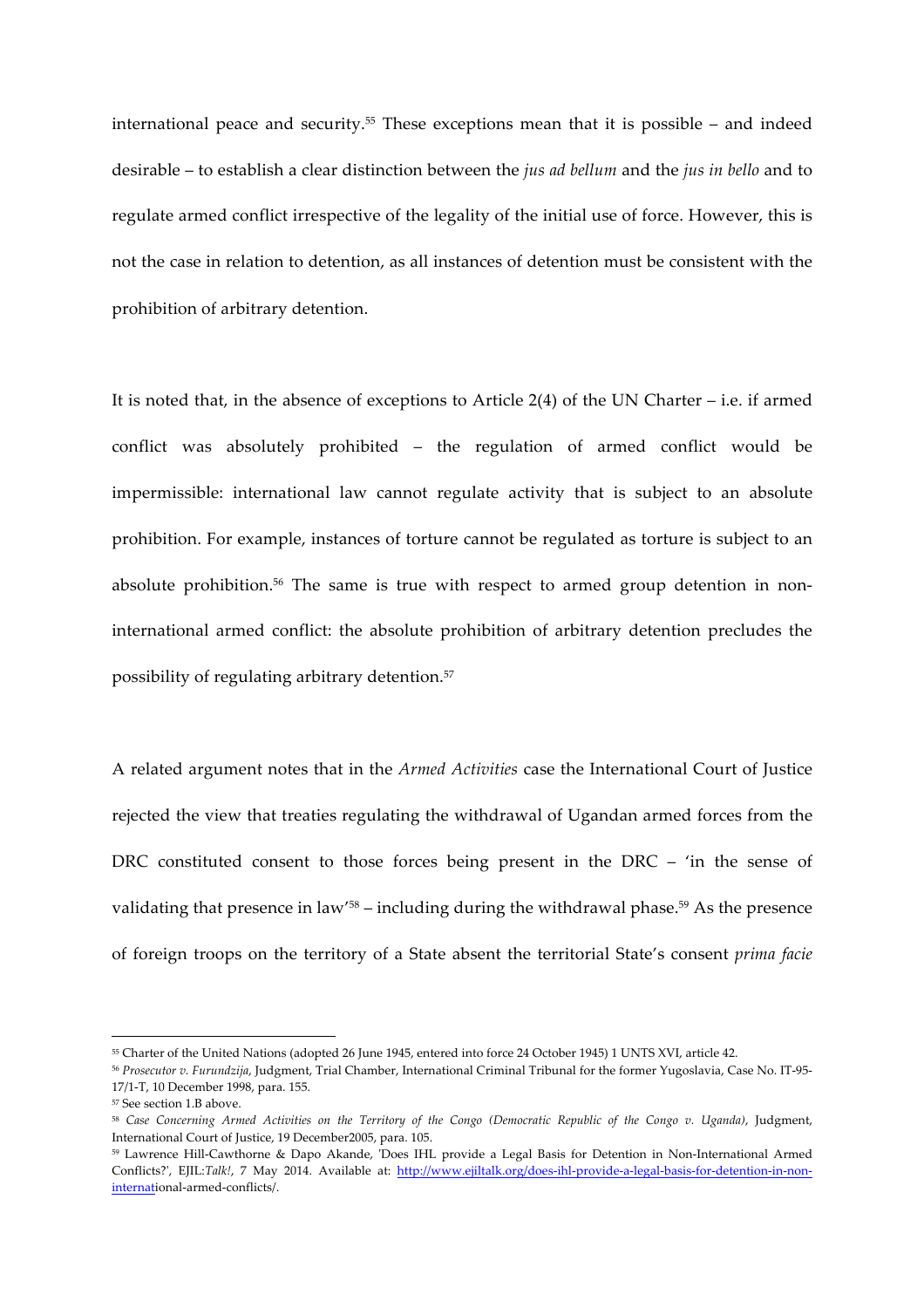constitutes a violation of sovereignty and territorial integrity,<sup>60</sup> this decision appears to support the argument that international law can regulate a potentially illegal situation without authorising that situation.<sup>61</sup>

However, in the *Armed Activities* case the Court was dealing with a situation markedly different to that of detention in non-international armed conflict. The agreements underpinning the Ugandan withdrawal were intended to ensure 'an eventual peace, with security for all concerned'.<sup>62</sup> In this regard the agreements regulated the withdrawal of Ugandan troops in order to secure a return to a situation in conformity with international law through restoration of the *status quo ante*. <sup>63</sup> This situation is distinct from the issue of detention in non-international armed conflict. Indeed, applying the *Armed Activities*  argument to armed group detention would suggest that international humanitarian law should secure the release of detainees thereby restoring the situation to one in conformity with international law. It should not establish safeguards regulating continued detention thereby facilitating the perpetuation of an illegal situation.

Significant to this conclusion is the International Court of Justice's finding in relation to the Luanda agreement. This agreement held that, as part of the overall withdrawal, 'Ugandan troops shall remain on the slopes of Mt. Ruwenzori [in the DRC] until the Parties put in place security mechanisms guaranteeing Uganda's security'.64 This agreement was not

 $^{60}$  See, Articles 2(1) and 2(4) of the UN Charter.

<sup>&</sup>lt;sup>61</sup> The use of force and infringements on territorial integrity are not subject to an absolute prohibition. See, Articles 42 and 51, UN Charter.

<sup>62</sup> *Case Concerning Armed Activities on the Territory of the Congo (Democratic Republic of the Congo v. Uganda)*, Judgment, International Court of Justice, 19 December2005, para. 99.

<sup>&</sup>lt;sup>63</sup> An illegal situation was regulated in order to secure a return to a situation in compliance with international law.

<sup>64</sup> *Case Concerning Armed Activities on the Territory of the Congo (Democratic Republic of the Congo v. Uganda)*, Judgment, International Court of Justice, 19 December2005, para. 103.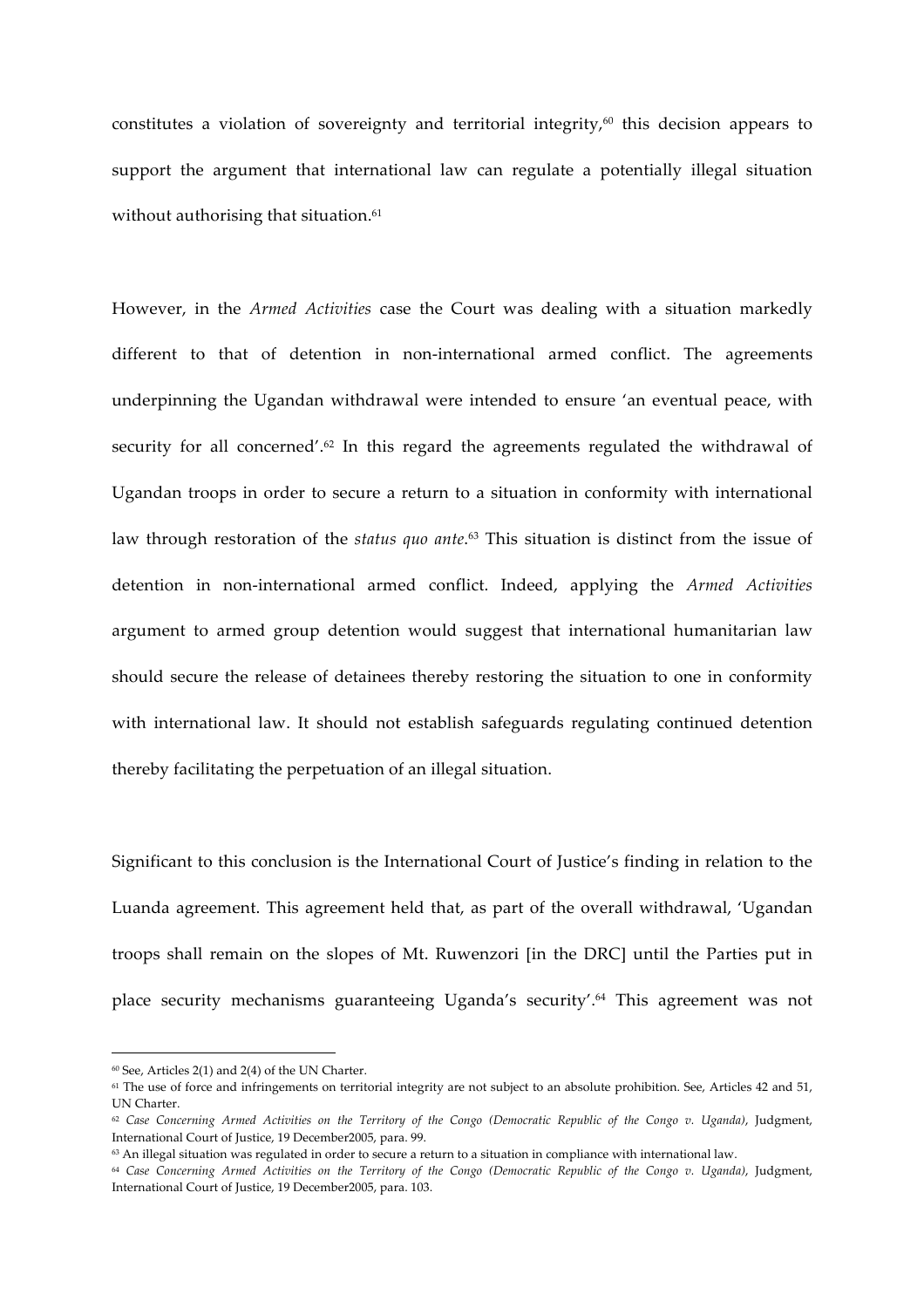intended to secure a return to the *status quo ante* but was intended to regulate Uganda's continued – albeit limited – presence in the DRC. Absent a legal basis, this presence would violate the international law requirements relating to territorial integrity. Significantly, the International Court of Justice held that, unlike the other agreements discussed, the Luanda agreement did in fact constitute authorisation for Uganda's continued presence in the DRC $65$ 

On the basis of the above, it is submitted that the two principal arguments in support of the proposition that regulation of a (potentially illegal) situation does not imply authorisation of that situation are not applicable to the issue of detention in non-international armed conflict.

# **4. The argument that the absence of grounds and procedures for detention precludes an implicit basis for detention**

A final argument suggests that the absence of clearly specified grounds and procedures for detention in non-international armed conflict precludes an interpretation that international humanitarian law contains an implicit authority to detain. As stated by Debuf, 'for an implicit legal basis to detain or intern to exist […] it should at least be possible to deduce from it the grounds and procedures in accordance with which a person can be deprived of his or her liberty.'66 This argument was also advanced by the High Court in *Serdar Mohammed*:

<sup>65</sup> *Serdar Mohammed v. Ministry of Defence*, High Court of Justice, Case No. HQ12X03367, 2 May 2014, para. 105.

<sup>66</sup> Els Debuf, *Captured in War: Lawful Internment in Armed Conflict* (2013 Hart Publishing) 466.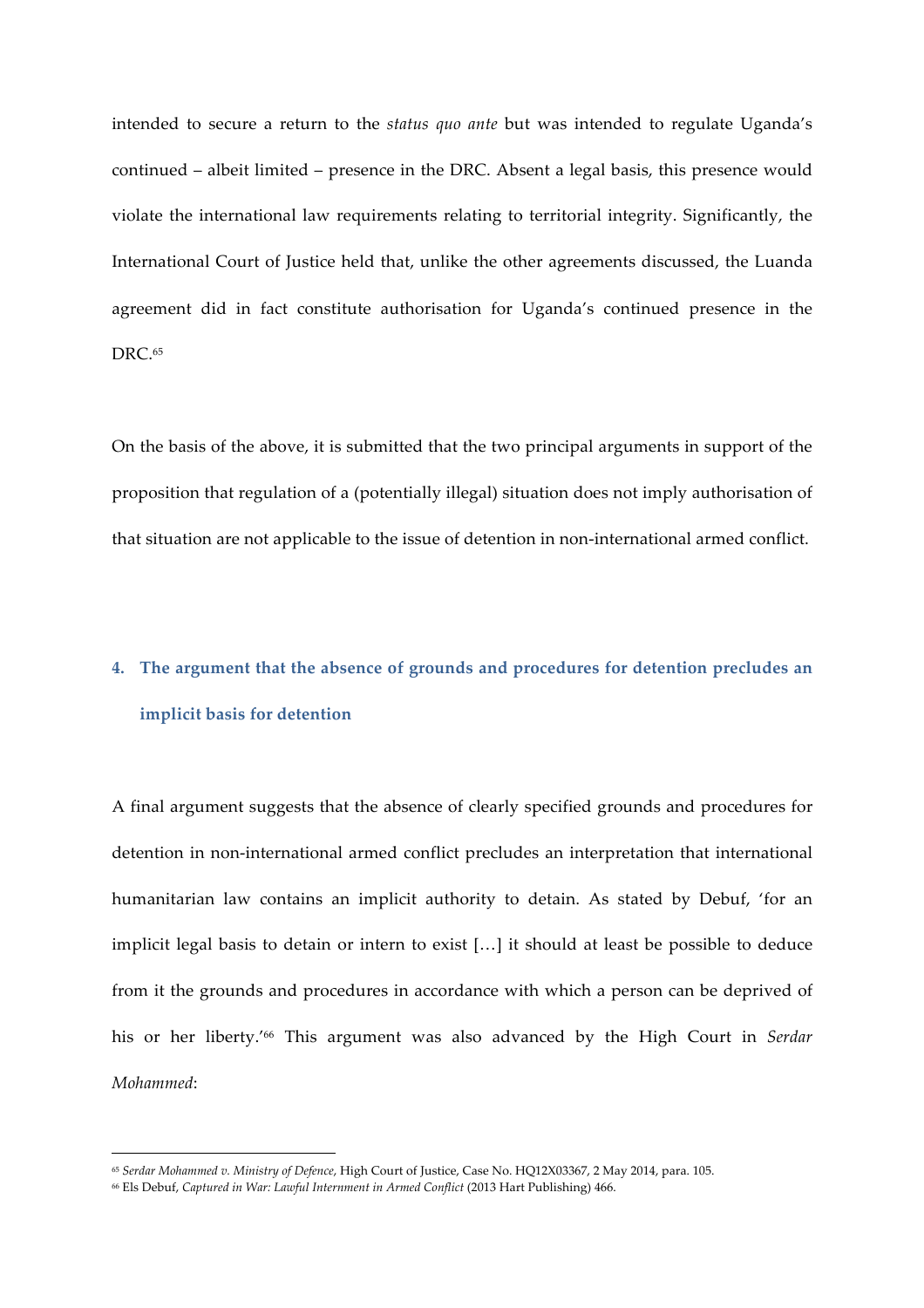I do not see how CA3 or AP2 could possibly have been intended to provide a power to detain, nor how they could reasonably be interpreted as doing so, unless it was possible to identify the scope of the power. However, neither CA3 nor AP2 specifies who may be detained, on what grounds, in accordance with what procedures, or for how long.<sup>67</sup>

However, the absence of detail is not uncommon in international law. Aughey & Sari note that: 'just because the law of armed conflict does not regulate the exercise of a particular power in great detail does not mean that it does not recognise the existence of that power at all.'68 The example given is civilians' loss of protection from direct attack 'for such time as they take a direct part in hostilities.'<sup>69</sup> This is a provision of significant importance  $-$  it is quite literally a matter of life and death – but no further guidance is provided as to what constitutes direct participation in hostilities. Indeed, this is an issue that continues to give rise to significant – often heated – debate.<sup>70</sup> Yet, despite the lack of clearly specified grounds regulating the loss of protection from direct attack, this principle continues to be applied, and indeed constitutes a fundamental component of the law of armed conflict.

<sup>67</sup>*Serdar Mohammed v. Ministry of Defence*, High Court of Justice, Case No. HQ12X03367, 2 May 2014, para. 246; *Serdar Mohammed & Others v. Secretary of State for Defence,* Court of Appeal, Case Nos. A2/2014/1862; A2/2014/4084; A2/2014/4086, 30 July 2015, para. 217.

<sup>68</sup> Sean Aughey and Aurel Sari, 'Targeting and Detention in Non-International Armed Conflict: *Serdar Mohammed* and the Limits of Human Rights Convergence' (2015) 91 International Law Studies, 96.

<sup>69</sup> Sean Aughey and Aurel Sari, 'Targeting and Detention in Non-International Armed Conflict: *Serdar Mohammed* and the Limits of Human Rights Convergence' (2015) 91 International Law Studies, 96.

<sup>70</sup> See, Nils Melzer, 'Interpretive Guidance on the Notion of Direct Participation in Hostilities Under International Humanitarian Law' (International Committee of the Red Cross, 2009); Michael Schmitt, 'The Interpretive Guidance on the Notion of Direct Participation in Hostilities: A Critical Analysis' (2010) 1 Harvard National Security Journal; W. Hays Parks, 'Part IX of the ICRC "Direct Participation in Hostilities" Study: No Mandate, No Expertise, and Legally Incorrect' (2010) 42 N.Y.U. Journal of International Law and Politics; Bill Boothby, '"And For Such Time As": The Time Dimension To Direct Participation in Hostilities' (2010) 42 N.Y.U. Journal of International Law and Politics.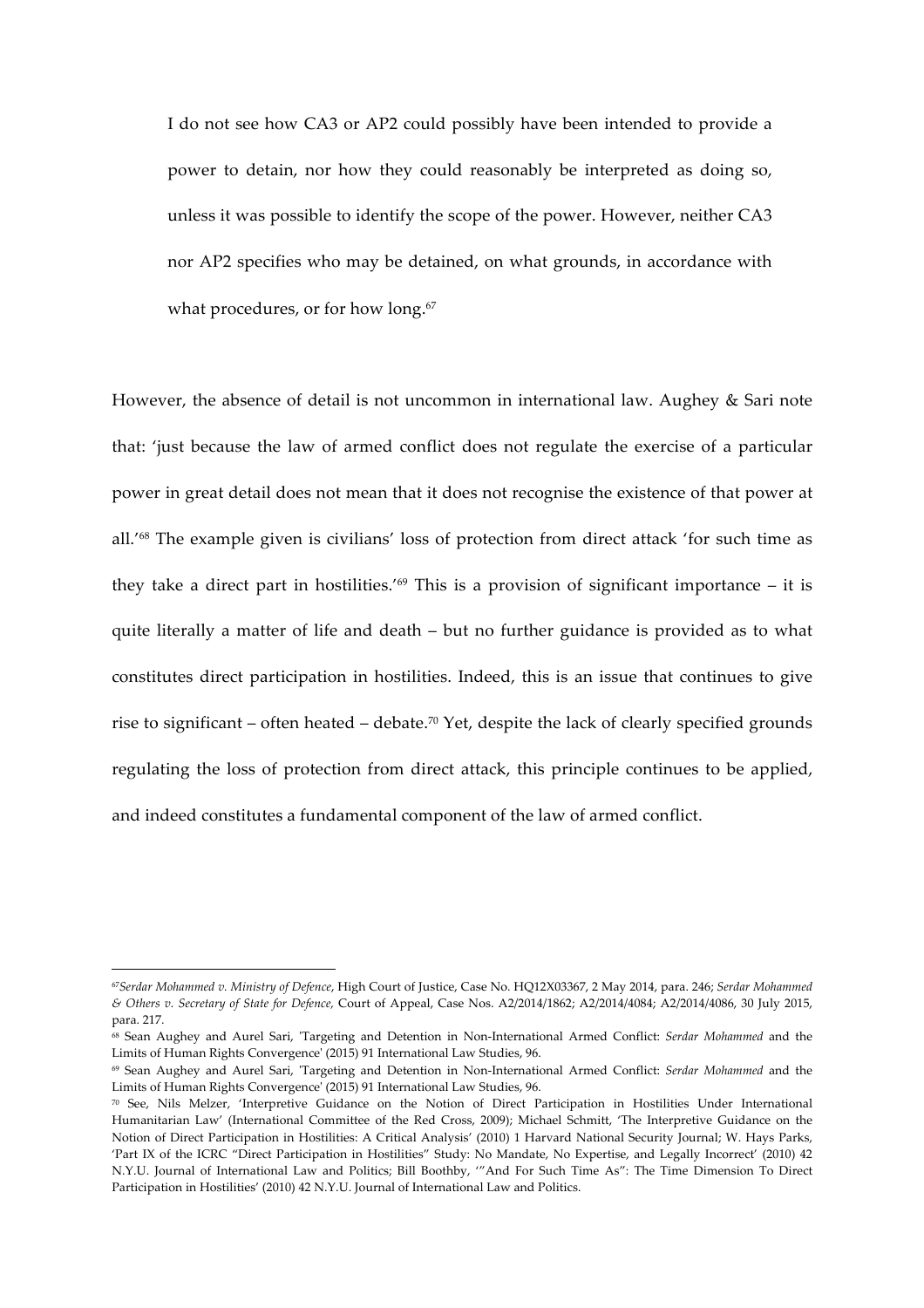The definition of non-international armed conflict is another example on point. Common article 3 simply refers to 'the case of armed conflict not of an international character occurring in the territory of one of the High Contracting Parties'. No further guidance is provided as to what constitutes non-international armed conflict, despite the fact that such information is essential in order to determine when a situation transitions from internal disturbance to armed conflict, thereby giving rise to the application of the law of armed conflict.71 It was only in the *Tadic* case, 46 years after the codification of the Geneva Conventions, that the Appeals Chamber of the International Criminal Tribunal for the former Yugoslavia held that non-international armed conflict is 'protracted armed violence between governmental authorities and organized armed groups or between such groups within a State'.<sup>72</sup> Indicators relevant to the organisation and intensity criteria associated with the non-international armed conflict threshold were developed in subsequent case law.73

It is concluded that international humanitarian law can establish an implicit legal authority to detain absent explicitly specified grounds and procedures. Although beyond the scope of this paper, it is suggested that the applicable grounds and procedures can be determined by reference to existing international law and the object and purpose of international humanitarian law.74

 $71$  This has significant implications. For example, it indicates the transition from a use of force model based on international human rights law, to authorisation of the use of direct lethal force against individuals directly participating in hostilities (under appropriate circumstances).

<sup>72</sup> *Prosecutor v. Tadic*, Decision on the Defence Motion for Interlocutory Appeal on Jurisdiction, Appeals Chamber, International Criminal Tribunal for the former Yugoslavia, Case No. IT-94-1, 2 October 1995, para. 70.

<sup>73</sup> *Prosecutor v. Milosevic*, Decision on Motion for Judgment of Acquittal, Trial Chamber, International Criminal Tribunal for the former Yugoslavia, Case No. IT-02-54-T, 16 June 2004, para. 17; *Prosecutor v. Boskoski,* Judgment, Trial Chamber, International Criminal Tribunal for the former Yugoslavia, Case No. IT-04-82-T, 10 July 2008, para. 177; *Prosecutor v. Lubanga*, Judgment, Trial Chamber, International Criminal Court, Case No. ICC-01/04-01/6, 14 March 2012, para. 537.

<sup>74</sup> See further, Daragh Murray, *Human Rights Obligations of Non-State Armed Groups* (Hart 2016) Chapter 8(I). In relation to detention in non-international armed conflict generally, see Lawrence Hill-Cawthorne, *Detention in Non-International Armed Conflict* (OUP 2016).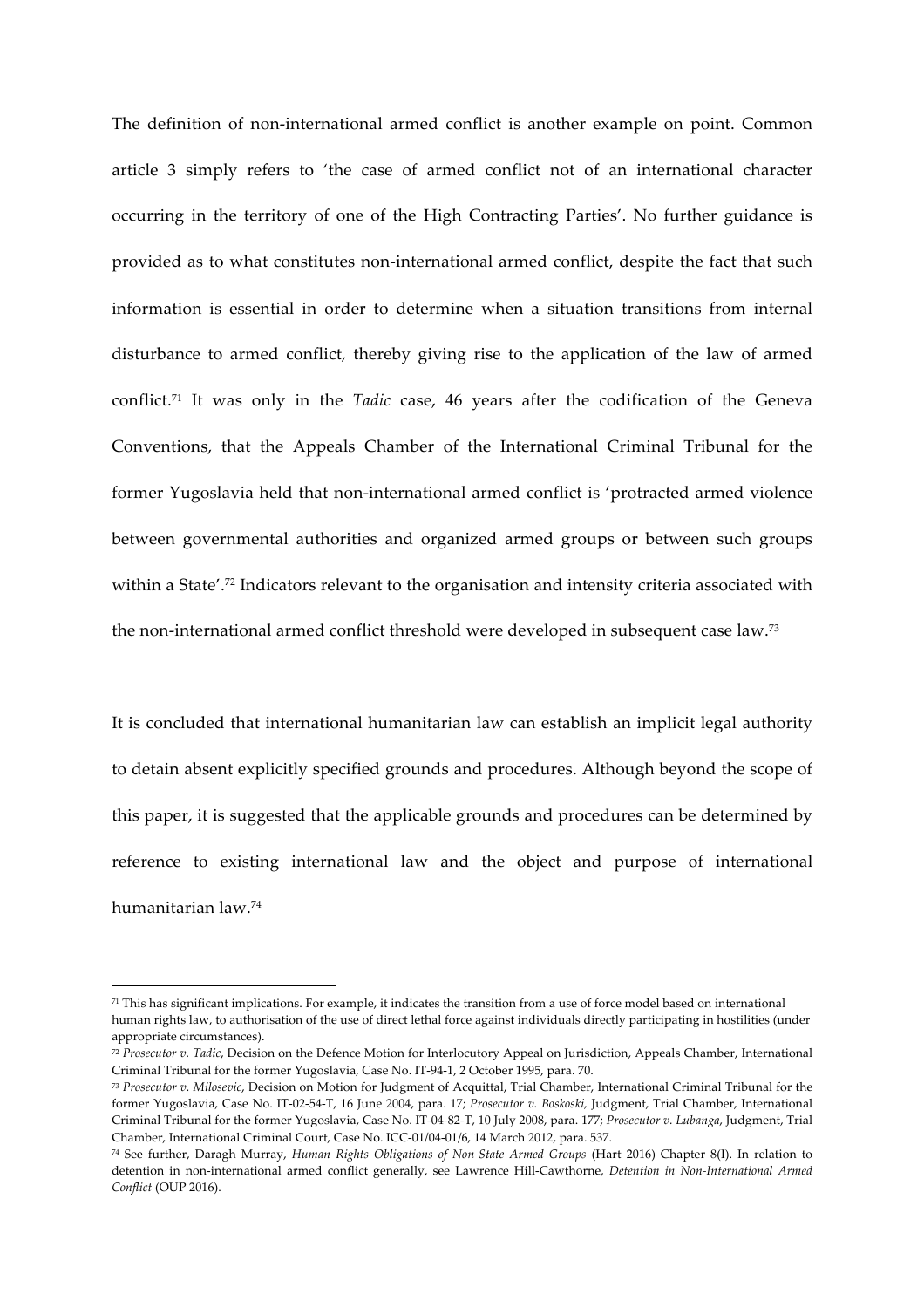# **5. Applying the law of treaty interpretation to international humanitarian law's detention-related provisions in light of their application to non-State armed groups**

Having discussed the principal arguments against the existence of an implicit legal authority to detain, the detention-related provisions of international humanitarian law must now be examined in light of the international law of treaty interpretation, in order to determine whether implied detention authority does in fact exist. The international law of treaty interpretation requires that a treaty be interpreted in a manner capable of ensuring its intended effect.75 Article 31(1) of the Vienna Convention on the Law of Treaties establishes that '[a] treaty shall be interpreted in good faith in accordance with the ordinary meaning to be given to the terms of the treaty in their context and in the light of its object and purpose'.76 This requirement is recognised as forming part of customary international law. <sup>77</sup> Applying this rule of interpretation is intended to ensure satisfaction of the principle of effectiveness (*ut res magis valeat quam pereat*),78 which holds that 'a treaty must be given an interpretation that enables its provisions to be "effective and useful", that is, to have an appropriate effect.'79 As such, '[w]hen a treaty is open to two interpretations one of which does and the other does not enable the treaty to have appropriate effects, good faith and the objects and purposes of the treaty demand that the former interpretation should be adopted.<sup>'80</sup>

<sup>75</sup> See, eg *Hassan v. the United Kingdom*, Judgment, European Court of Human Rights, Application No. 29750/09, 16 September 2009, para. 100.

<sup>76</sup> *Vienna Convention on the Law of Treaties*, 23 May 1969, U.N.T.S. vol. 115, 331.

<sup>77</sup> *Case Concerning the Territorial Dispute (Libya Arab Jamahriya/Chad)*, Judgment, International Court of Justice, 3 February 1994, para. 41.

<sup>78</sup> Mark E. Villiger, *Commentary on the 1969 Vienna Convention on the Law of Treaties* (Martinus Nijhoff 2009) 428.

<sup>79</sup> Antonio Cassese, *International Law* (OUP 2005, 2nd edn.) 179.

<sup>80 &#</sup>x27;Reports of the International Law Commission on the second part of its seventeenth session and on its eighteenth session', UN Doc. A/6309/Rev.1, (1966) Yearbook of the International Law Commission Volume II, p. 219, para. 6.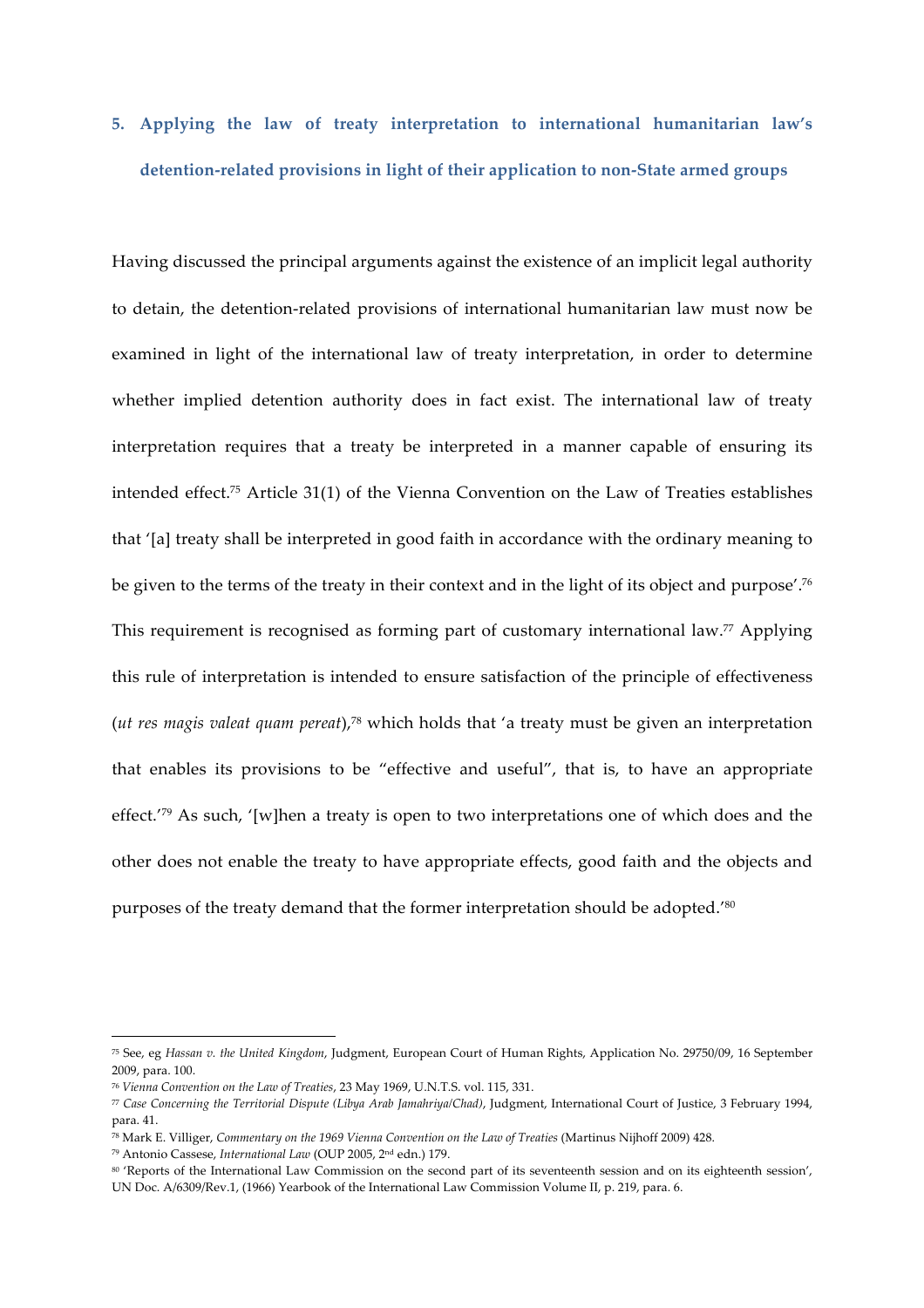Further support for this approach to treaty interpretation may be found in the jurisprudence of the International Court of Justice. In the *Reparations* Advisory Opinion the Court was asked to determine whether the United Nations had the authority to bring an international claim. This authority was not explicitly established in the relevant treaty – the United Nations Charter – and so the court was required to determine whether an *implicit authorisation* existed. In answering this question in the affirmative the Court held that:

Under international law, the Organization must be deemed to have those powers which, though not expressly provided in the Charter, are conferred upon it *by necessary implication* as being essential to the performance of its duties. This principle of law was applied by the Permanent Court of International Justice to the International Labour Organization […] and must be applied to the United Nations.<sup>81</sup>

This approach to treaty interpretation – typically referred to as the 'implied powers' doctrine82 - is grounded in the principle of effectiveness. Recognition of the implied powers established under the UN Charter was necessary to give effect to States' intentions, and to ensure the object and purpose of the Charter itself.<sup>83</sup>

Returning to the issue of detention in non-international armed conflict, it is apparent that neither common article 3, nor article 5 Additional Protocol II, establish an explicit legal basis

 

<sup>81</sup> *Reparations for injuries suffered in the services of the United Nations*, Advisory Opinion, International Court of Justice, 11 April 1949, 182. Emphasis added.

<sup>82</sup> See generally, Dr. Manuel Rama-Montaldo, International Legal Personality and Implied Powers of International Organizations, 44 British Yearbook of International Law, 111 (1970).

<sup>&</sup>lt;sup>83</sup> Legality of the Use by a State of Nuclear Weapons in Armed Conflict, Advisory Opinion, International Court of Justice, 8 July 1996, para. 25.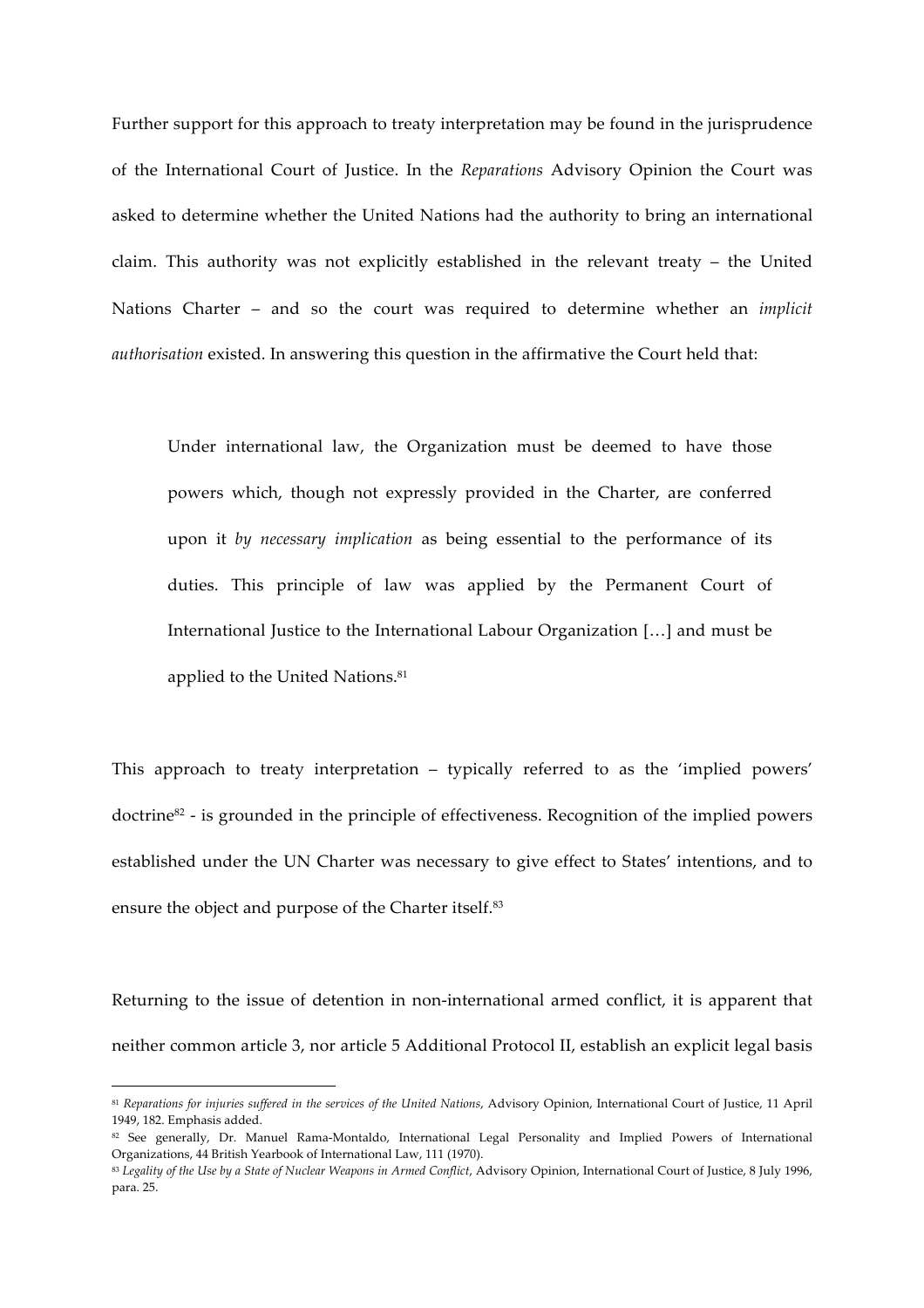for detention. However, it is equally apparent that they do not explicitly preclude such a legal basis. In order to resolve this issue and to establish whether an implicit legal basis exists, the law of treaty interpretation must be applied. Two factors relevant to this interpretation are recalled.84 First, it is unequivocal that States intended to regulate the occurrence of detention in non-international armed conflict, and that international humanitarian law obligations arising in this regard were intended to bind non-State armed groups.85 This clear intention to regulate detention operations carried out by State and non-State armed groups may be said to constitute the 'object and purpose' of common article 3 and article 5 Additional Protocol II. Second, it is unequivocal that in order for detention to be lawful it must conform to the prohibition of arbitrary detention: a legal basis for that detention must exist.

Two possibilities are open: either international humanitarian law establishes an implicit legal basis for detention, or it does not and the authority to detain must be established elsewhere. If international humanitarian law *does not* establish an implicit legal basis for detention then all instances of detention by armed groups will necessarily violate the prohibition of arbitrary detention as a legal basis for armed group detention does not exist under domestic law or elsewhere in international law.<sup>86</sup> Yet, to interpret common article 3 and article 5 Additional Protocol II in this way is to conclude that States have developed international treaty law to regulate detention operations by armed groups, despite the fact

<sup>&</sup>lt;u> 1989 - Johann Barn, mars ann an t-Amhain an t-Amhain an t-Amhain an t-Amhain an t-Amhain an t-Amhain an t-Amh</u> <sup>84</sup> See above Section 1, subsections A and B.

<sup>85</sup> See for example the discussion relating to armed group capacity issues in relation to draft Article 8 (relating to detention) of Additional Protocol II in CDDH/I/SR.32 and CDDH/I/SR.33, *Official Records of the Diplomatic Conference on the Reaffirmation and Development of International Humanitarian Law Applicable in Armed Conflicts (Geneva 1974-77)* Volume VIII. <sup>86</sup> See above, Section 1, subsection B.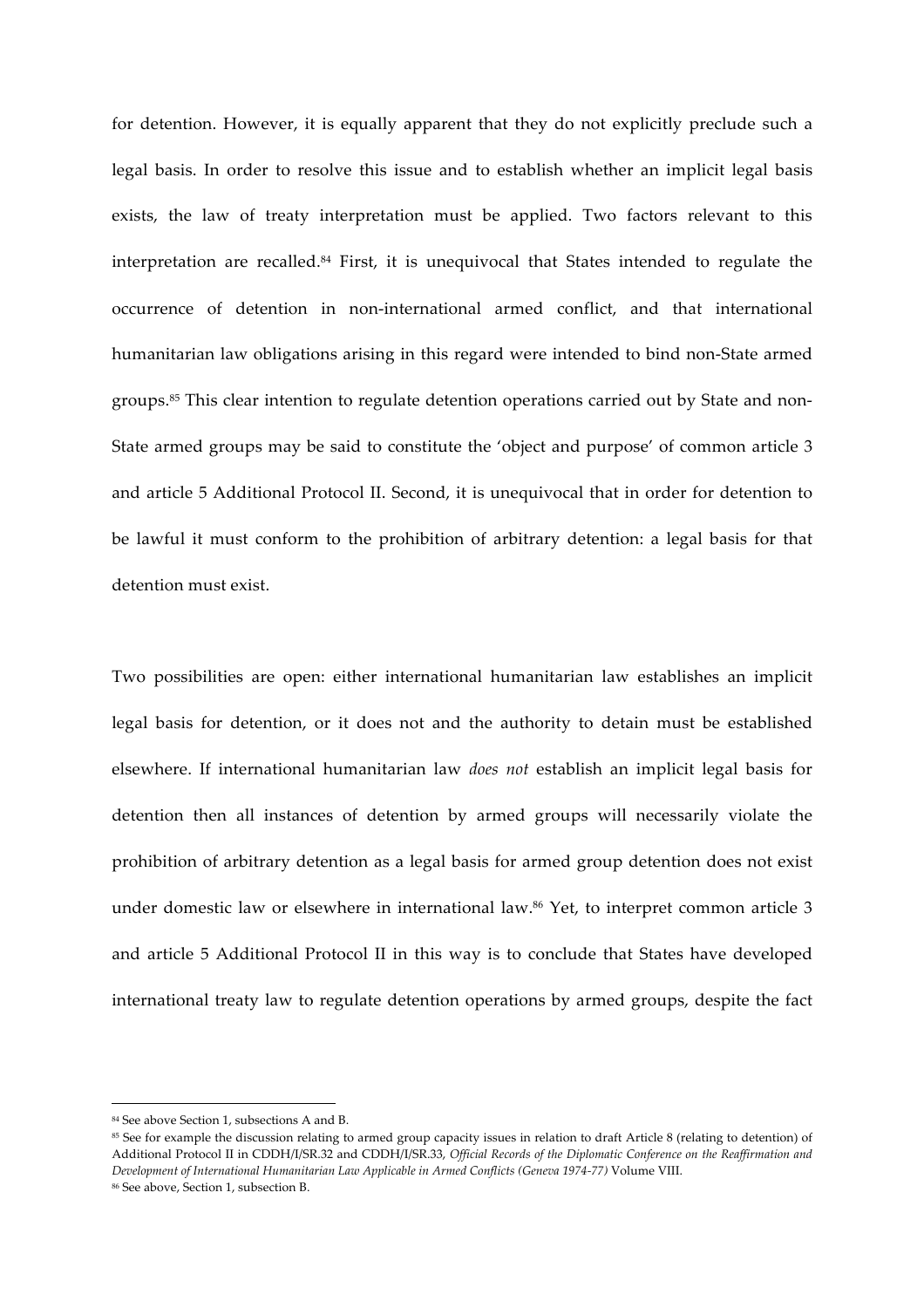that all instances of armed group detention are illegal.<sup>87</sup> This interpretation is incapable of giving effect to States' intentions, and to the object and purpose of the provisions themselves.88 As discussed above, States cannot regulate that which is absolutely prohibited,<sup>89</sup> and so the only means by which common article 3 and article 5 can regulate detention by armed groups is if these provisions establish an implicit legal basis for that detention.

Accordingly, an interpretation that international humanitarian law *does not* establish implicit detention authority must be regarded as invalid: 'an interpretation that renders a text ineffective and meaningless is incorrect.'90 The law of treaty interpretation therefore requires that international humanitarian law be interpreted as establishing an implicit legal basis for detention. In light of the prohibition of arbitrary detention's requirement that a legal basis exist, this is the only interpretation capable of giving effect to States' intent to regulate detention operations carried out by both States and non-State armed groups in noninternational armed conflict.

The International Committee of the Red Cross supports the existence of implicit detention authority, although their underlying legal reasoning is not clearly expressed. In a November 2014 Opinion on *Internment in Armed Conflict* the ICRC stated that:

 

<sup>87</sup> In this situation the regulation of detention would be invalid as, absent a legal basis, the detention itself would be prohibited. See above Section 3.

<sup>88</sup> i.e. the regulation of all instances of detention occurring in non-international armed conflict.

<sup>89</sup> See above Section 3.

<sup>90</sup> Maglosia Fitzmaurice, 'The Practical Working of the Law of Treaties' in Malcom D. Evans (ed.), *International Law* (OUP 2014, 4th edn.) 182.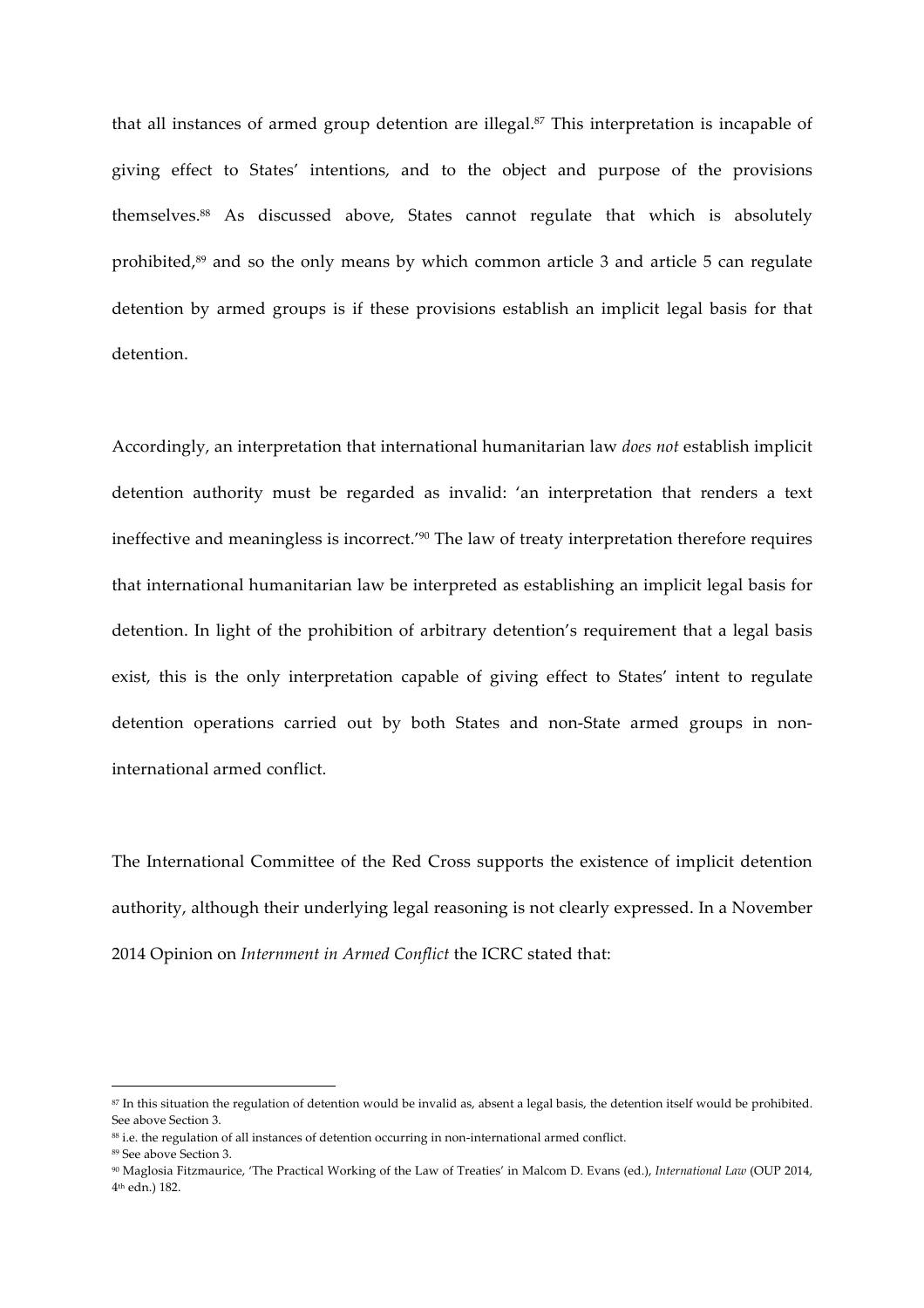both customary and treaty IHL contain an inherent power to intern and may in this respect be said to provide a legal basis for internment in NIAC. This position is based on the fact that internment is a form of deprivation of liberty which is a common occurrence in armed conflict, not prohibited by Common Article 3, and that Additional Protocol II – which has been ratified by 167 States – refers explicitly to internment.<sup>91</sup>

To summarise, application of the law of treaty interpretation indicates that both common article 3 and article 5 Additional Protocol II must be interpreted as establishing an implicit legal basis for detention. In light of the prohibition of arbitrary detention and the application of these provisions to non-State armed groups it appears that no other interpretation is possible.

### **6. Searching for a way forward**

<u> 1989 - Johann Barn, mars ann an t-Amhain an t-Amhain an t-Amhain an t-Amhain an t-Amhain an t-Amhain an t-Amh</u>

The conclusion reached in Section 5 is consistent with current understandings of international law. This is not to suggest, however, that it is unproblematic, and objections from certain States may be anticipated. In order to determine a potential way forward three scenarios may be identified, the consequences of which must be explored: (a) the existence of an implied authority to detain, as established on the basis of the preceding argument, is rejected; (b) the existence of an implied authority to detain, as established on the basis of the

<sup>91 &#</sup>x27;Internment in Armed Conflict: Basic Rules and Challenges', International Committee of the Red Cross (ICRC) Opinion Paper, November 2014, p. 7. See also, Jelena Pejic, 'The protective scope of Common Article 3: more than meets the eye' (2011) 93 International Review of the Red Cross, 207.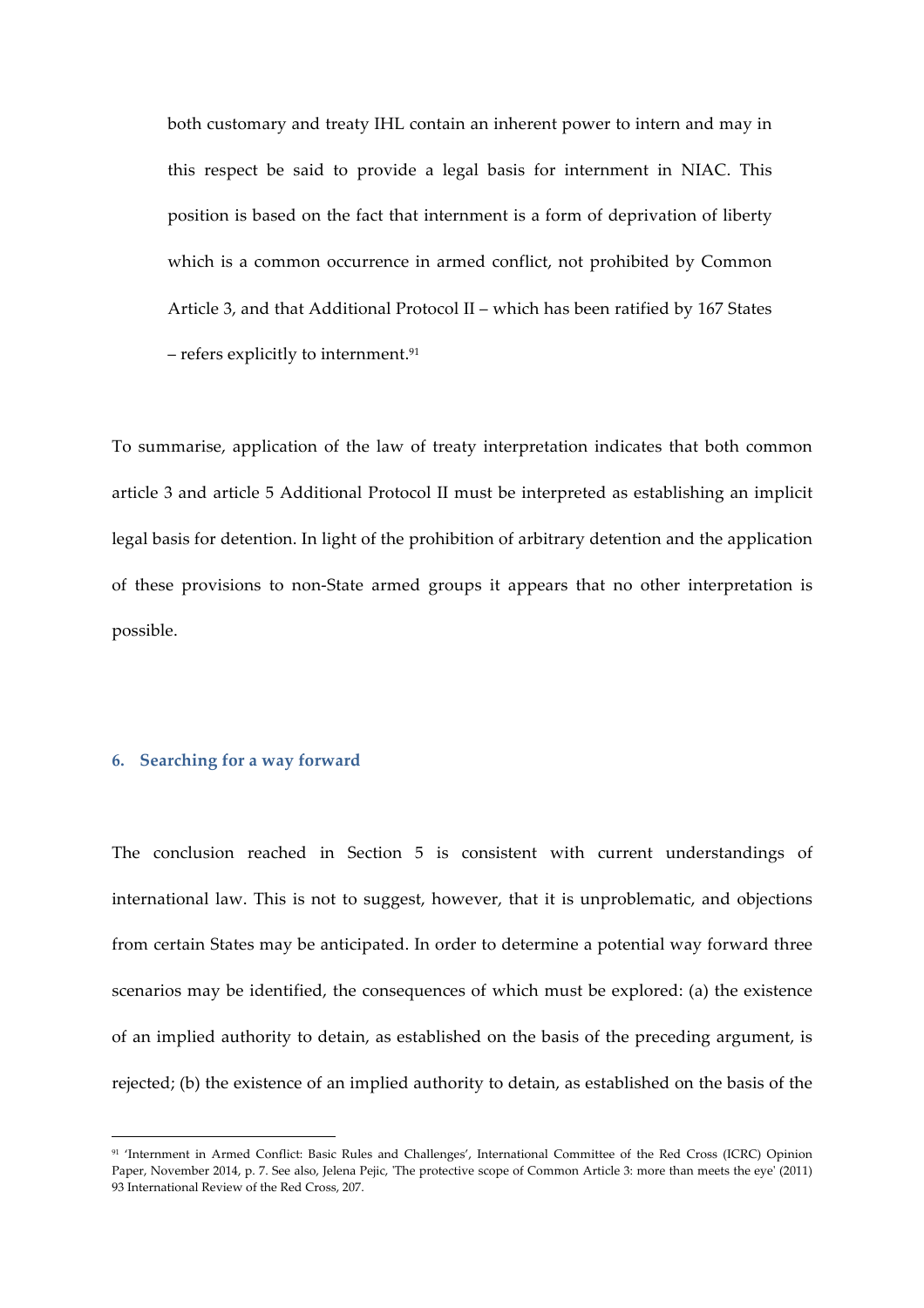preceding argument, is accepted; or (c) the prohibition of arbitrary detention is re-examined in light of its application to non-State armed groups, thereby altering the basis of the preceding argument, and raising the possibility that international law can regulate armed group detention without establishing implicit authority for that detention.

In evaluating these scenarios, and charting a way forward, a number of factors are relevant. First is the need to ensure coherence within international law. Specifically, the rules of international law should apply consistently in relation to all international activity, in order to facilitate the application of the law. With respect to the issue at hand, for example, the prohibition of arbitrary detention should apply both during and outside armed conflict, and to States and non-State armed groups. If the application of this prohibition is modified in any way, the legal basis for this modification, and how it applies, should be clearly understood.92 In this regard, it is particularly important that the distinct status of non-State armed groups be recognised, and that the consequences of this status vis-à-vis the application of international law be understood and effectively incorporated into the international legal system. Issues relating to the coherence of international law are discussed further in Section A below. Second, the effectiveness of international humanitarian law must be maintained. This body of law provides much needed regulation and establishes much needed protection during armed conflict. Its effectiveness, and its ability to regulate armed groups party to a non-international armed conflict, must be ensured. Third, the primary role of States within the international system must be acknowledged. In this regard, States' concerns at Geneva that the regulation of non-international armed conflict not unduly

<sup>&</sup>lt;sup>92</sup> The content of the obligation may need to be altered. For example, the prohibition of arbitrary detention may be interpreted differently during armed conflict in light of the applicable law of armed conflict.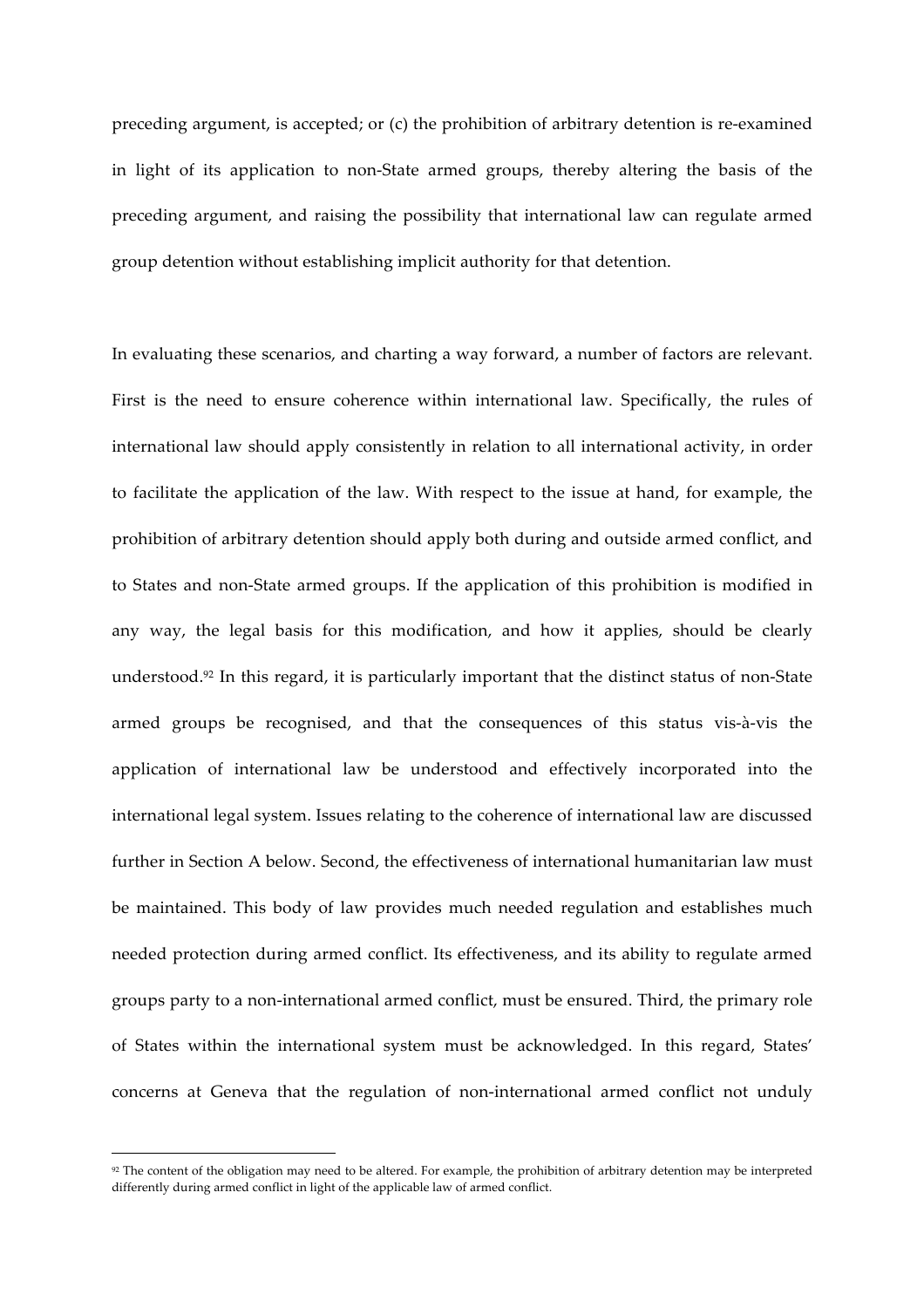restrict the rights of States,<sup>93</sup> not grant legitimacy to armed groups,<sup>94</sup> and not constitute incitement to insurrection, $95$  must be accommodated. A key element in this regard was the right of States to punish insurgents in accordance with their domestic law.<sup>96</sup> The three possible scenarios, or ways forward, will now be examined in turn.

### **A. Rejecting the existence of implied detention authority**

The existence of implied detention authority, as established on the basis of the argument presented in Section 5, may be rejected. This approach ensures that States remain capable of criminalising detention by armed groups at the domestic level. However, the consequences of this approach on both the coherence of international law and the effectiveness of international humanitarian law are significant.

When the application of international humanitarian law to armed groups is taken into consideration there does not appear to be a strong legal basis for rejecting the existence of implicit detention authority.<sup>97</sup> A decision to reject such authority accordingly runs the risk of undermining the coherence of international law by treating the regulation of non-State armed groups in an *ad hoc* manner, isolated from the application of the broader system of international law. For example, rejecting the existence of implicit detention authority is only possible if the prohibition of arbitrary detention is ignored. Yet the continued application of

<sup>93</sup> Final Record of the Diplomatic Conference of Geneva of 1949, Vol. II Section B, France, 10.

<sup>94</sup> David A. Elder, 'The Historical Background of Common Article 3 of the Geneva Conventions of 1949' (1979) 11 Case Western Reserve Journal of International Law, 68.

<sup>95</sup> See, Final Record of the Diplomatic Conference of Geneva of 1949, Vol. II Section B, Greece, 11. But, see the statement of Hungary which disagreed with this proposition, Final Record of the Diplomatic Conference of Geneva of 1949, Vol. II Section B, Hungary, 11.

<sup>96</sup> Final Record of the Diplomatic Conference of Geneva of 1949, Vol. II Section B, United States of America, 12.

<sup>97</sup> See above Section 5.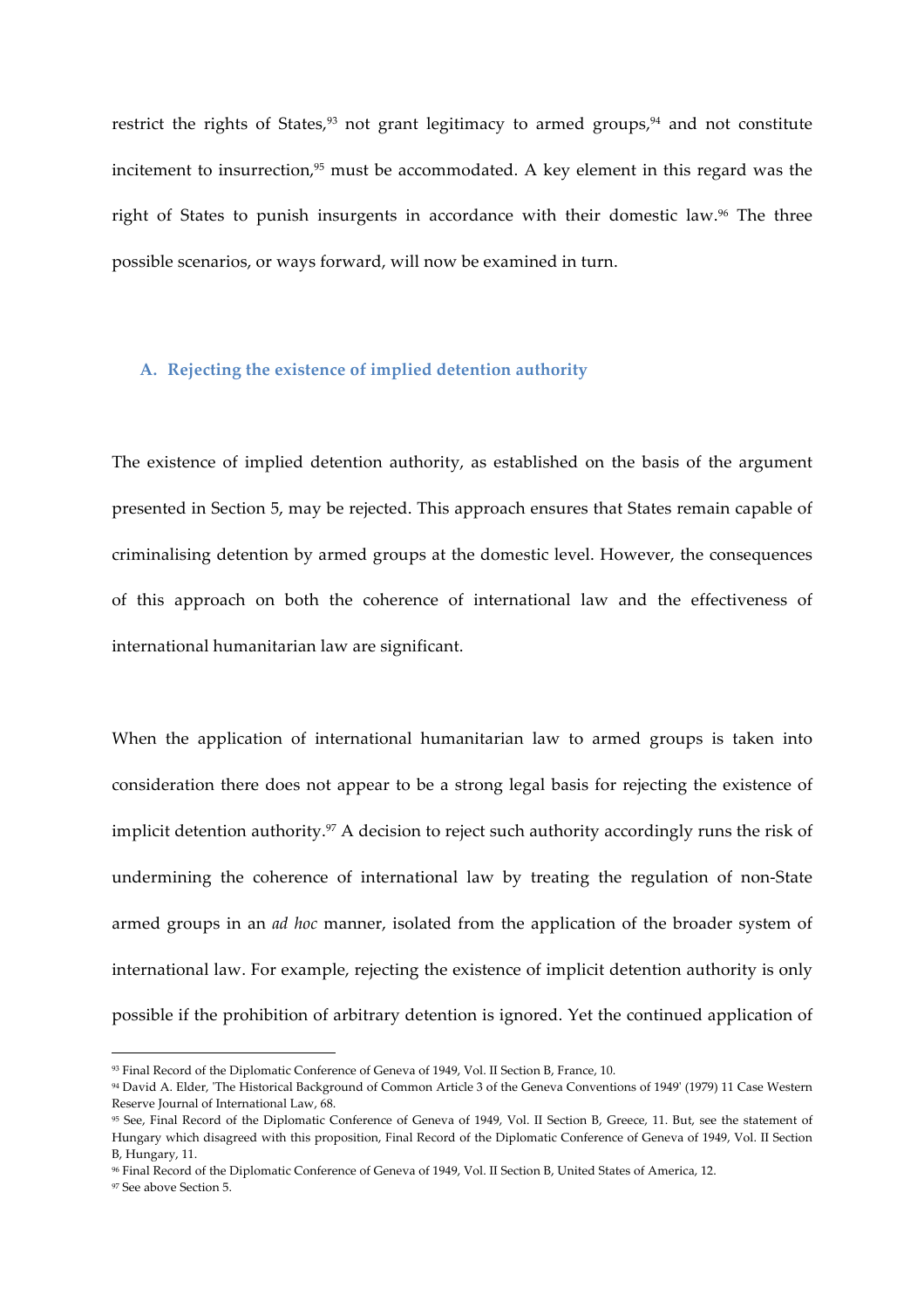international human rights law during armed conflict is authoritatively accepted,<sup>98</sup> and the prohibition of arbitrary detention is regarded as both non-derogable,<sup>99</sup> and as forming part of the customary international law applicable to both States and armed groups.100 The rejection of implicit detention authority therefore requires a certain degree of legal exceptionalism in relation to the regulation of non-State armed groups. However, such exceptionalism renders the application of international law uncertain, frustrating the ability of the international legal system to effectively respond to the reality of armed group activities and posing problems for the application of international law more broadly. These problems are perfectly illustrated by the issue at hand. As demonstrated by the *Serdar Mohammed* case, the scope of activity permitted under international humanitarian law is uncertain – posing difficulties for both States and armed groups seeking to comply with the law – and the current debate on this issue neglects the application of international law to armed groups, undermining the unity of international law. For instance, rejecting the existence of implicit detention authority appears inconsistent with the international law of treaty interpretation, raising questions as to how this component of international law should be applied in relation to armed groups.

Rejecting implicit detention authority also has potentially significant consequences with respect to the effectiveness of international humanitarian law, both at the level of affected individuals and more generally in relation to the utility and relevance of international humanitarian law itself. At the individual level, if international humanitarian law prohibits

 

<sup>98</sup> *Case Concerning Armed Activities on the Territory of the Congo (Democratic Republic of the Congo v. Uganda)* Judgment, International Court of Justice, 19 December 2005, para. 216.

<sup>99</sup> Human Rights Committee, General Comment No. 29, 'States of Emergency (article 4)', UN Doc. CCPR/C/21/Rev.1/Add.11 (2001), para. 11.

<sup>100</sup> Rule 99, Jean-Marie Henckaerts & Louise Doswald-Beck, *Customary International Humanitarian Law, Volume 1: Rules* (International Committee of the Red Cross, CUP 2005).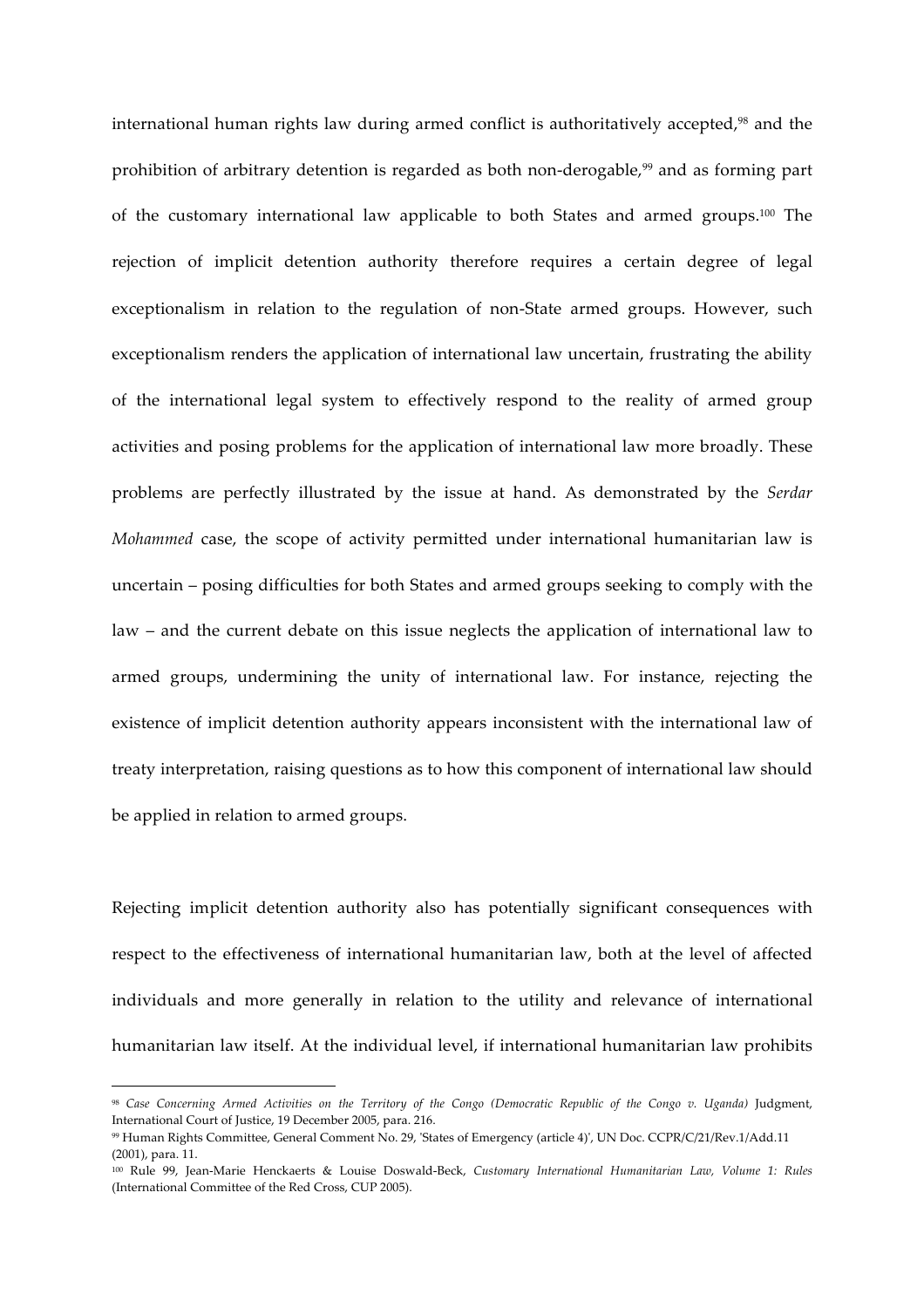all instances of detention by armed groups, the question arises as to what will happen to individuals who would otherwise be detained. The reality of armed conflict suggests that there is an increased risk that such individuals will be executed.<sup>101</sup> Equally, if armed groups do in fact decide to detain, the underlying illegality of this detention means that international law cannot then regulate the conditions of detention and the treatment of detainees. This potentially increases the risk of torture, or cruel, inhuman or degrading treatment. At a more general level, it is evident that detention forms a central component in the conduct of any armed campaign. If international humanitarian law regards detention by armed groups to be illegal, the relevance of international humanitarian law to armed groups must be questioned.102 This in turn risks undermining respect for international humanitarian law more broadly, with potential implications for fundamental rules such as the principle of distinction or the rules regulating the conduct of hostilities.

### **B. Accepting the existence of implied detention authority**

 

The existence of an implied authority to detain may be accepted on the basis of the argument presented in Section 5 above. This approach both ensures the coherency of international law – it is based on a straightforward application of the international law of treaty interpretation and applies to both States and non-State armed groups – and ensures that international humanitarian law remains capable of effectively regulating the activity of armed groups party to a non-international armed conflict. It is suggested that this approach

<sup>101</sup> For instance, in Mexico it was reported that vigilante groups detained suspected members of drug gangs and handed them over to the police for prosecution, but that these individuals were released a short time later. In response to this apparent lack of action, the vigilante groups stated that 'we decided not to detain anyone anymore'. Stephanie McCrummen, 'In Mexico, self defense groups battle a cartel', *The Washington Post* (Washington, 10 September 2013).

<sup>102</sup> See, eg Marco Sassoli, 'Should the obligations of states and armed groups under international humanitarian law really be equal?' (2011) 882 International Review of the Red Cross, 429.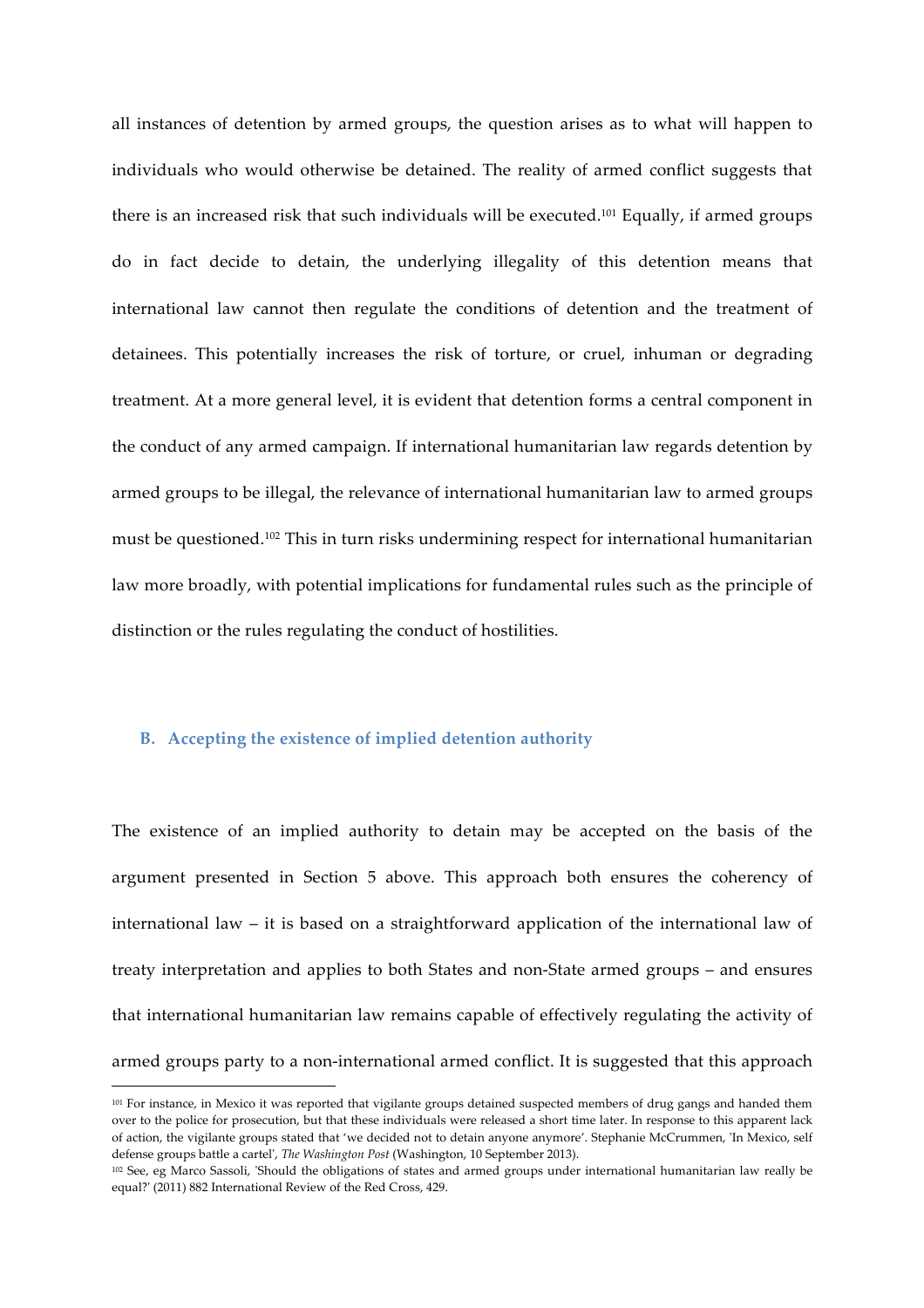is the one most attuned to the current state of international law, and as such arguably has the strongest legal basis. However, it does give rise to a number of concerns. First, and perhaps foremost, is the impact on States' ability to criminalise detention by armed groups at the domestic level. If implied detention authority is accepted, States cannot criminalise detention by armed groups, for instance on the basis of unlawful captivity or kidnapping, as a legal basis for detention exists under international law. Of course, States can still criminalise an individual's involvement in armed group activity, perhaps on the basis of membership of an illegal organization or treason, and can still criminalise illegal detention by armed groups. However, accepting the legality of armed group detention may be perceived by States as limiting their ability to quell an insurrection and thus as unacceptable. Second, this approach does not acknowledge the distinct international status of armed groups, and the rules of international law are applied equally to State and non-State armed groups. As discussed in section C this may not be entirely appropriate.103

# **C. Re-examining the prohibition of arbitrary detention in light of its application to non-State armed groups**

A third possibility also exists. The previous two scenarios, and the argument presented in Section 5, were based on the equal application of the prohibition of arbitrary detention to armed groups. Specifically, this prohibition was applied to States and armed groups in the same manner, with the content of the obligation unaltered. However, this may not be appropriate in light of the differences between these two entities. As discussed above, the

 

<sup>103</sup> See below, Section C.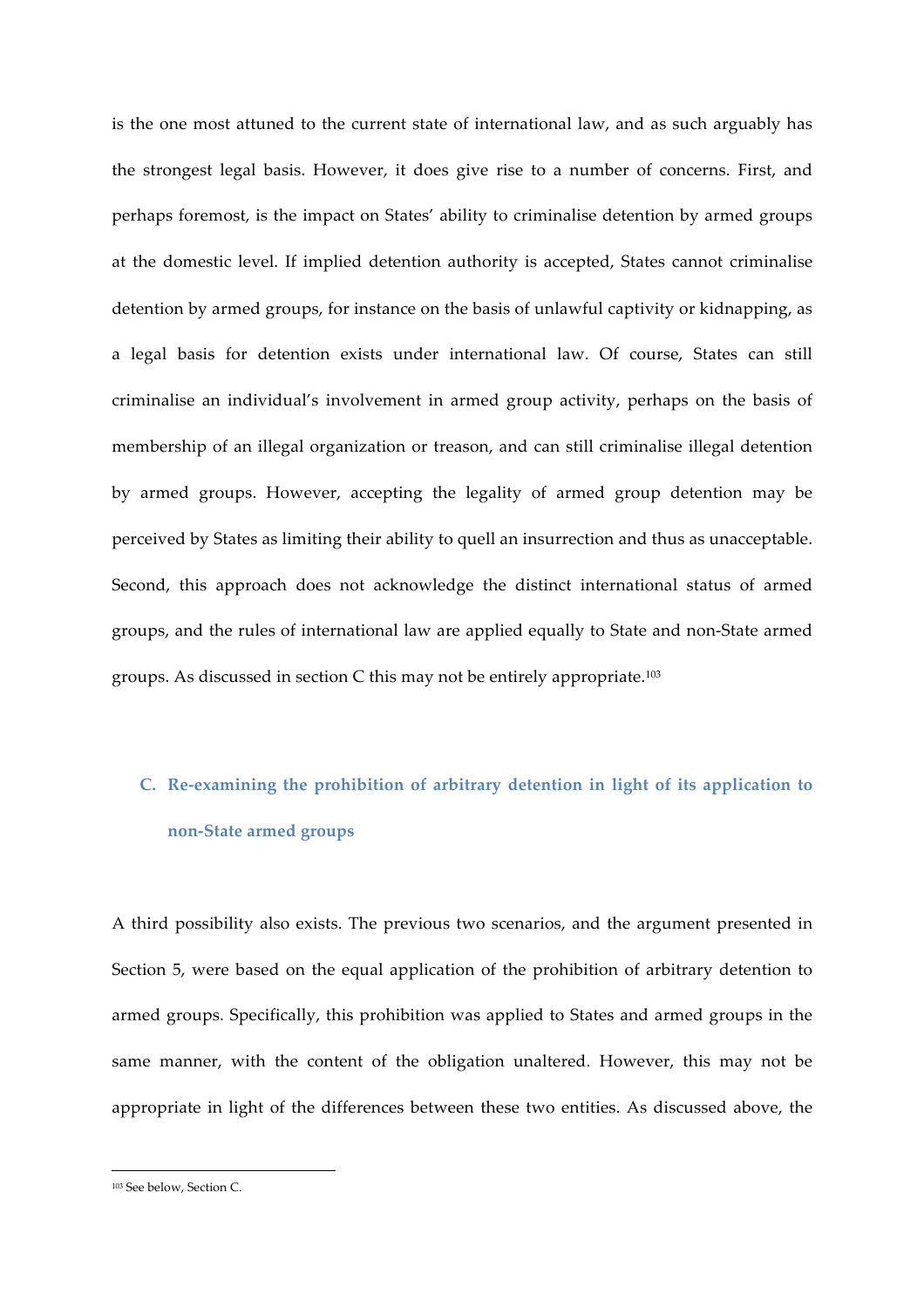existence of a legal basis for detention forms part of the prohibition of arbitrary detention, but independently establishing that legal basis is impossible for the majority of armed groups party to a non-international armed conflict.104 This raises questions in relation to how the prohibition of arbitrary detention should be applied to armed groups, and whether the content of the prohibition should be altered to accommodate such groups' lack of authority to make law, which arises as a result of their distinct status under international law.105

In attempting to resolve this issue reference may be made to the case law of the European Court of Human Rights. In *Hassan v. the United Kingdom* the European Court was required to apply human rights law in relation to detention occurring in the context of an international armed conflict. In international armed conflict international humanitarian law establishes a legal basis for internment,106 but this is not permissible under the European Convention, absent derogation.107 In light of the appropriateness of international humanitarian law to the regulation of international armed conflict, the Court held that the European Convention should be interpreted as permitting the existence of detention authority.108 The content of the international human rights law obligation was thus significantly altered in light of the circumstances. Importantly, the Court held that any alteration to the content of a right must remain consistent with the 'fundamental purpose'109 of the right in question. In relation to

<sup>104</sup> The majority of armed groups can not independently establish a legal basis for their activity as they do not have legislative authority. As such, any legal basis must be established under international law.

<sup>105</sup> i.e. armed groups are not States and should not necessarily be treated as such. See for instance, *Reparations for injuries suffered in the services of the United Nations*, Advisory Opinion, International Court of Justice, 11 April 1949, 179.

<sup>106</sup> See, for instance, Article 4, Geneva Convention III, Articles 42, 43, 78 Geneva Convention IV.

<sup>107</sup> Articles 5, 14 European Convention on Human Rights.

<sup>108</sup> *Hassan v. the United Kingdom*, Judgment, European Court of Human Rights, Application No. 29750/09, 16 September 2014, para. 104.

<sup>109</sup> *Hassan v. the United Kingdom*, Judgment, European Court of Human Rights, Application No. 29750/09, 16 September 2014, para. 105.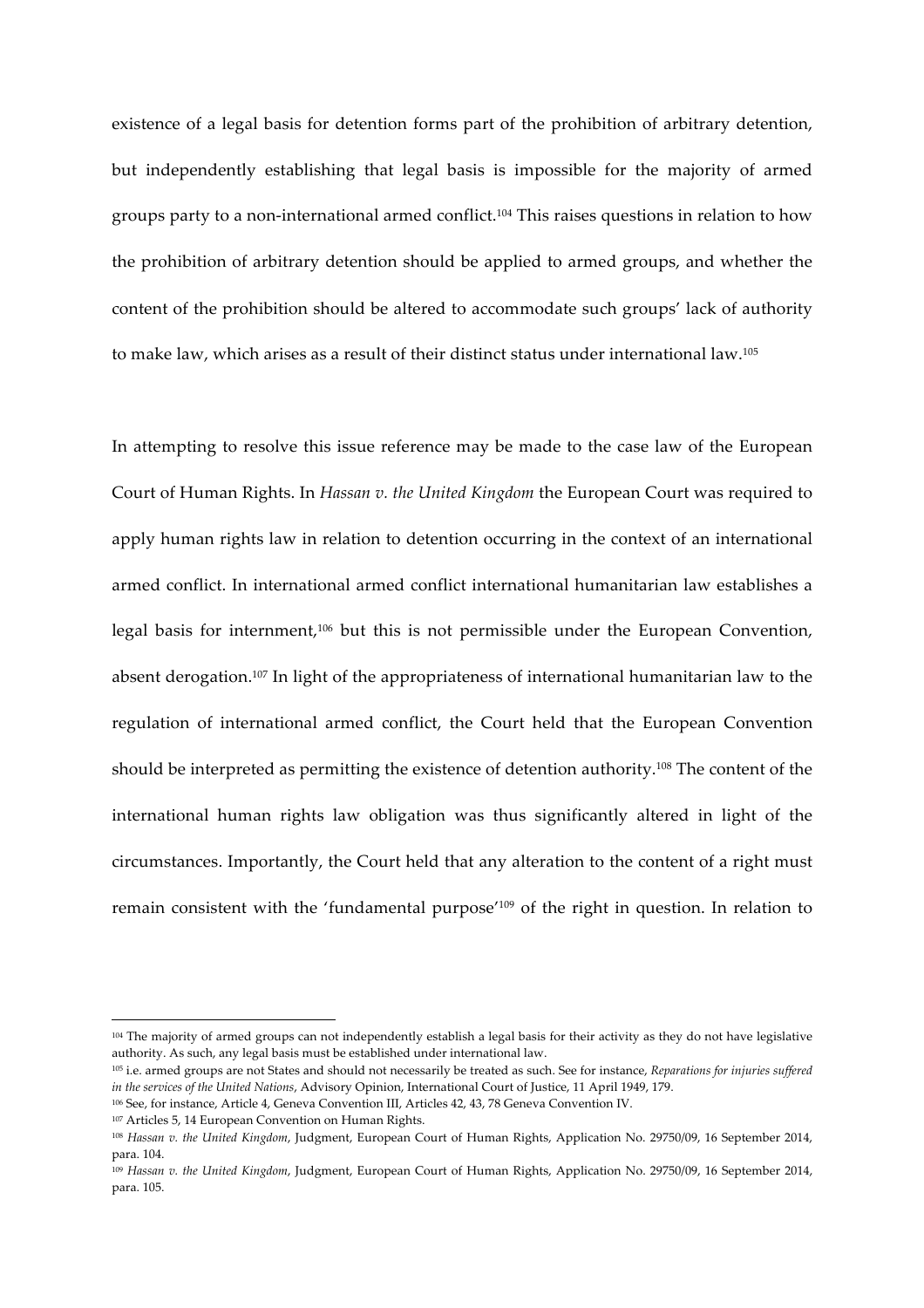internment, and the right to liberty and security, this required ensuring the protection of the individual from arbitrariness.<sup>110</sup>

This approach may be applied to the issue at hand. As armed groups cannot independently establish a legal basis for their activity, the content of the prohibition of arbitrary detention, as applied to armed groups, could be altered to acknowledge this reality. In this regard it is respect for the fundamental purpose of the prohibition that is perhaps important, and not rigid application of the full content of the obligation, in a manner that treats armed groups as equivalent to States. <sup>111</sup> As such it is the protection of the individual from arbitrariness that should be of principal concern, and not the requirement of a legal basis.<sup>112</sup>

This suggestion is reinforced by reference to international case law which holds that, in determining whether detention is arbitrary, the existence of a legal basis is only one factor to be considered.113 In *Saadi v. the United Kingdom* the European Court held that 'the notion of "arbitrariness" […] extends beyond lack of conformity with national law, so that a deprivation of liberty may be lawful in terms of domestic law but still arbitrary and thus contrary to the Convention.'114 Other factors relevant to a determination of arbitrariness identified by the Court include, *inter alia*, 'an element of bad faith or deception on the part of the authorities',115 whether detention conforms with the permissible grounds for detention established under international human rights law, and whether detention was necessary to

<sup>110</sup> See further, *Hassan v. the United Kingdom*, Judgment, European Court of Human Rights, Application No. 29750/09, 16 September 2014, paras. 105-7.

<sup>111</sup> Noting that the current content of the prohibition was developed for the purposes of binding States.

<sup>112</sup> Of course, this requirement remains applicable vis-à-vis States' detention.

<sup>113</sup> See, Louise Doswald-Beck, *Human Rights in Times of Conflict and Terrorism* (OUP 2011) 257-63.

<sup>114</sup> *Saadi v. the United Kingdom*, Judgment, European Court of Human Rights, Application No. 13229/03, 29 January 2008, para. 67.

<sup>115</sup> *Saadi v. the United Kingdom*, Judgment, European Court of Human Rights, Application No. 13229/03, 29 January 2008, para. 67.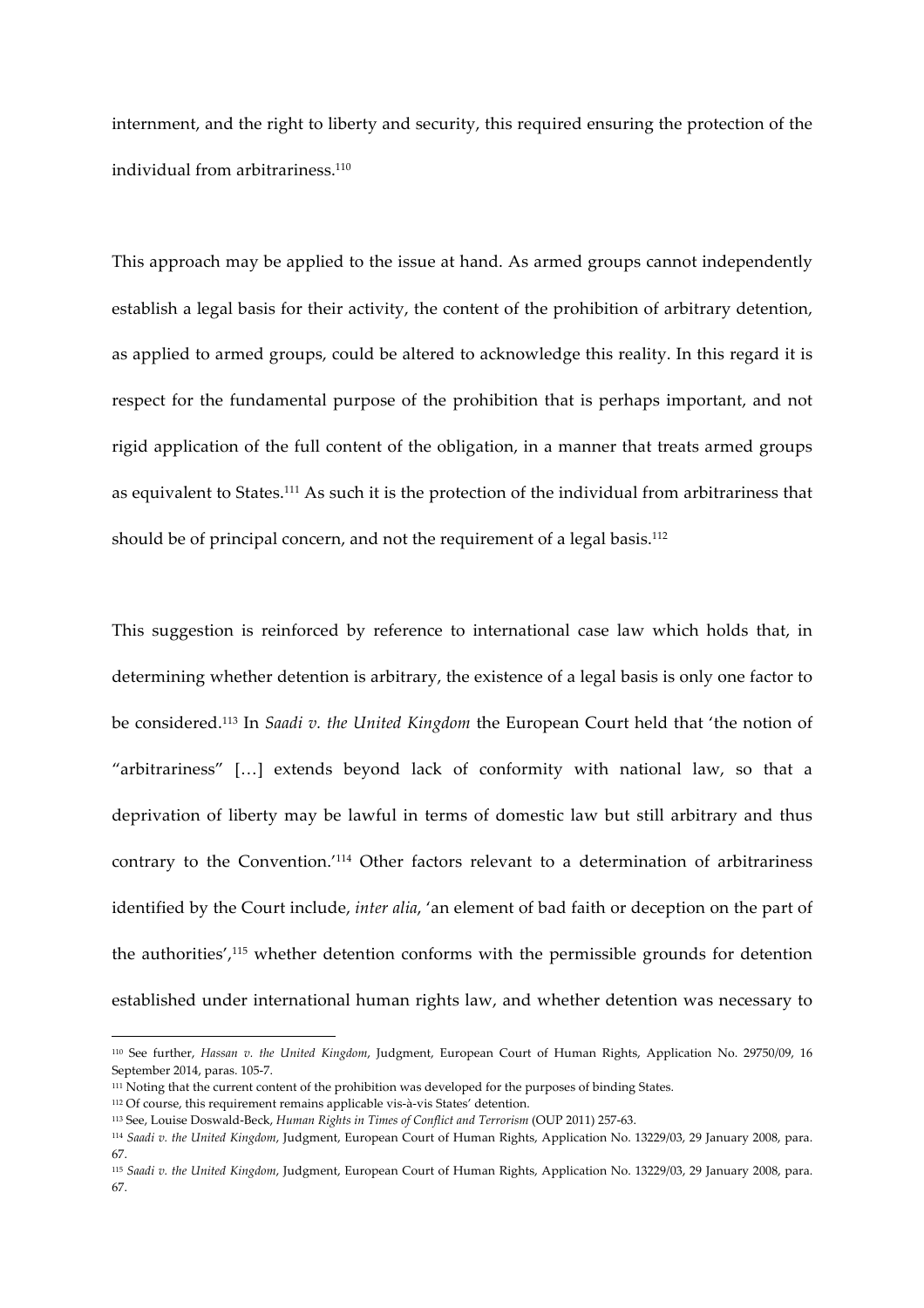achieve the stated aim.116 Similarly, in *Mukong v. Cameroon*, the Human Rights Committee stated:

The drafting history of article 9, paragraph 1, confirms that "arbitrariness" is not to be equated with "against the law", but must be interpreted more broadly to include elements of inappropriateness, injustice, lack of predictability and due process of law.117

It is suggested that a broader understanding of arbitrariness can be applied to instances of armed group detention in order to ensure conformity with the fundamental purpose of the prohibition of arbitrary detention, while acknowledging that armed groups cannot establish a legal basis. Armed groups necessarily remain bound by the prohibition of arbitrary detention, but the content of this obligation focuses on factors such as predictability, justice, appropriateness, and so on, and not on the existence of a legal basis. Significantly, if this understanding of the prohibition of arbitrary detention is applied to armed groups, international humanitarian law can regulate detention by armed groups without authorising that detention, as armed groups can conform with the prohibition of arbitrary detention, without the need to establish a legal basis for their detention operations.

Conformity with this understanding of arbitrariness may be achieved through the promulgation of detention rules by the armed groups themselves. The development of internal rules and codes of conduct by armed groups occurs relatively routinely in

<sup>116</sup> *Saadi v. the United Kingdom*, Judgment, European Court of Human Rights, Application No. 13229/03, 29 January 2008, paras. 67-68.

<sup>117</sup> *Mukong v. Cameroon*, Views, Human Rights Committee, Communication No. 458/1991, UN Doc. CCPR/C/51/D/458/1991, 10 August 1994, para. 9.8.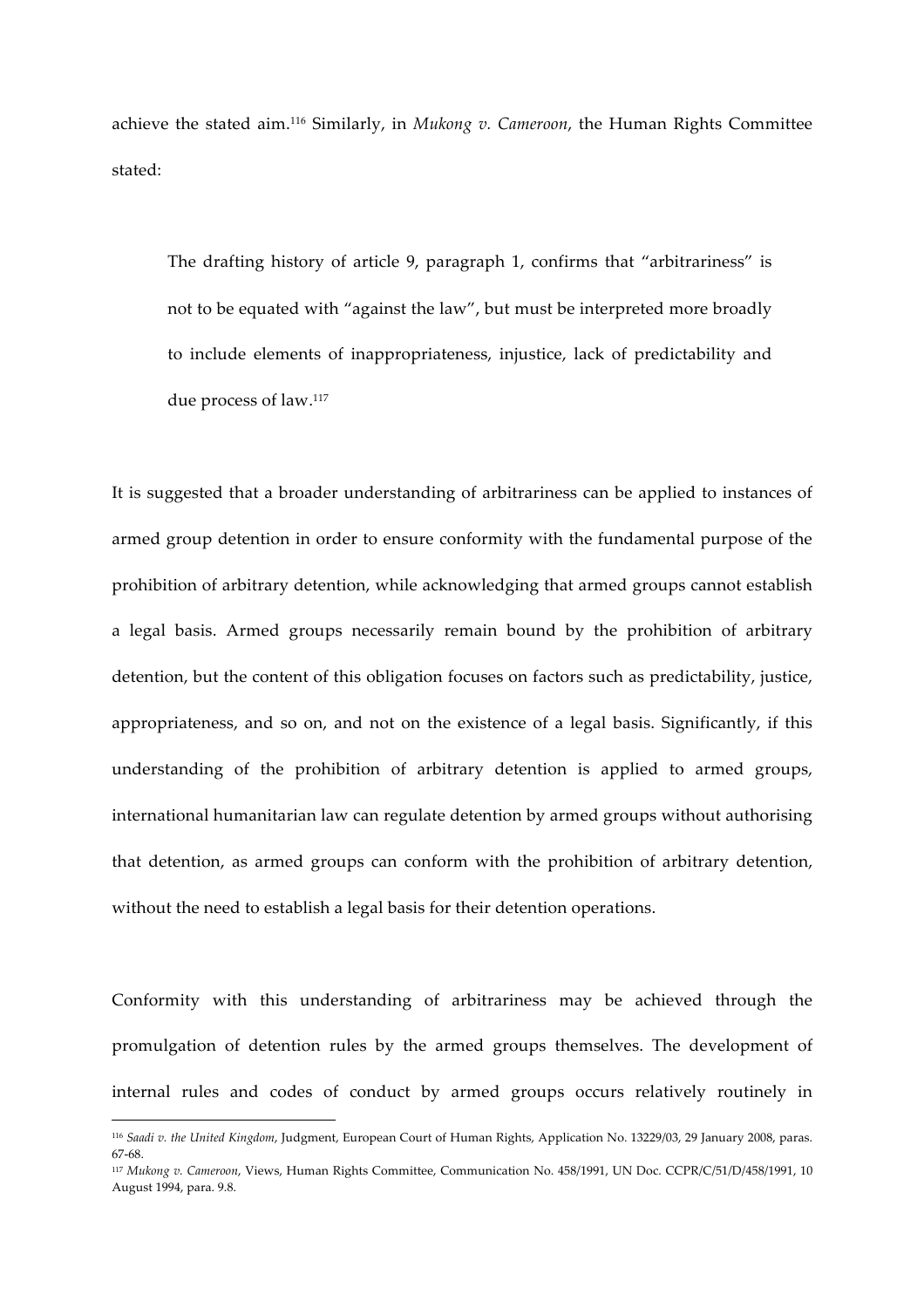practice,<sup>118</sup> and the elaboration of detention-related rules on this basis may be regarded as proximate to State's establishment of a legal basis through domestic legislation, acknowledging the different legal status and authority of State and non-State entities. However, this is not an ideal solution for the simple reason that rules promulgated by different armed groups will inevitably be different. This may mean that the rules affecting an individual are somewhat arbitrary as they are dependent upon which armed group actually captures the individual, and not on a uniform standard. In the *Serdar Mohammed*  case a similar problem was noted when States' detention authority is established under domestic law but States operate in multinational operations.119 A better approach may be to develop standards at the international level. It is suggested that the grounds and procedures applicable to detention in non-international armed conflict can be derived from existing international law, in light of the object and purpose of international humanitarian law.<sup>120</sup> This task could be undertaken by an entity such as the International Committee of the Red Cross,121 or through the development of international standards, perhaps by means of a UN General Assembly Declaration.<sup>122</sup> The promulgation of standards at the international level would assist armed groups in conforming to the prohibition of arbitrary detention, and enable other actors – including individuals – to foresee when detention may occur and how it is regulated.

<sup>118</sup> See, eg. Olivier Bangerter, 'Internal Control: Codes of Conduct within Insurgent Armed Groups' (2012) Small Arms Survey Occasional Paper No. 31.

<sup>119</sup> See, *Serdar Mohammed & Others v. Secretary of State for Defence,* Court of Appeal, Case Nos. A2/2014/1862; A2/2014/4084; A2/2014/4086, 30 July 2015, para. 190.

<sup>120</sup> See further, Daragh Murray, *Human Rights Obligations of Non-State Armed Groups* (Hart 2016) Chapter 8(I).

<sup>121</sup> Broadly similar undertakings include Nils Melzer, 'Interpretive Guidance on the Notion of Direct Participation in Hostilities Under International Humanitarian Law' (ICRC 2009).

<sup>122</sup> See,eg *Standard Minimum Rules for the Treatment of Prisoners*, and *Basic Principles on the Use of Force and Firearms by Law Enforcement Officials*.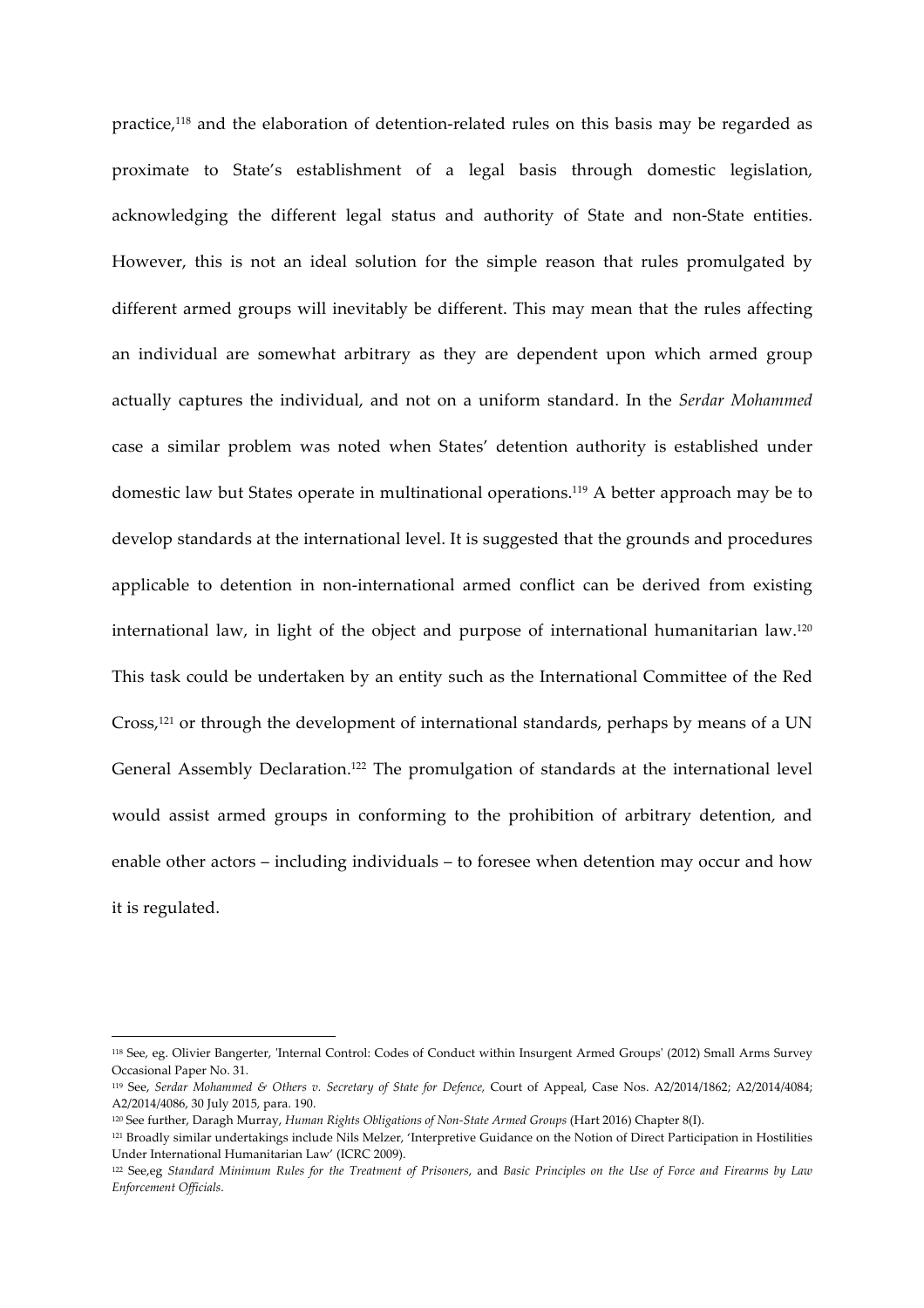Adopting the approach presented in this scenario has a number of benefits. First, the coherence of international law is maintained. Instead of being regulated in an *ad hoc* manner – resulting in exceptionalism and uncertainty – armed groups are incorporated into a unitary international legal system. Although the content of the prohibition of arbitrary detention is slightly adapted in light of its application to armed groups, the application of the prohibition is consistently applied. This adaptation of content is a feature of international law, and occurs for example, in relation to the co-application of international human rights law and the law of armed conflict.<sup>123</sup> Second, the effectiveness of international humanitarian law is maintained, as international humanitarian law can continue to regulate armed group detention, while remaining consistent with the requirements of international law more generally. This means that international humanitarian law remains relevant to armed groups, as they can conduct detention operations within the limits established by international law. Indeed, encouraging armed groups to promulgate detention rules, or to adhere to international rules developed specifically for armed groups, may have the effect of encouraging compliance more broadly. Finally, as international law does not authorise armed group detention (through the establishment of a legal basis), but instead regulates it should it occur,<sup>124</sup> States can criminalise detention by armed groups at the domestic level. This may seem unfair from the perspective of armed groups. However, this is consistent with the current law of non-international armed conflict, as demonstrated by the fact that members of armed groups do not enjoy immunity from prosecution for legitimate acts of

 

<sup>123</sup> *Hassan v. the United Kingdom*, Judgment, European Court of Human Rights, Application No. 29750/09, 16 September 2014, para. 104; *Coard et al v. United States*, Decision, Inter-American Commission on Human Rights, Case 10.951, 29 September 1999, para. 42.

<sup>124</sup> A legal basis is not required as armed groups can conform to the prohibition of arbitrary detention, without establishing a legal basis. This is only possible if the prohibition of arbitrary detention is interpreted as excluding the legal basis requirement when applied to armed groups. If it is not, regulation requires authorisation, as discussed above in Section 3.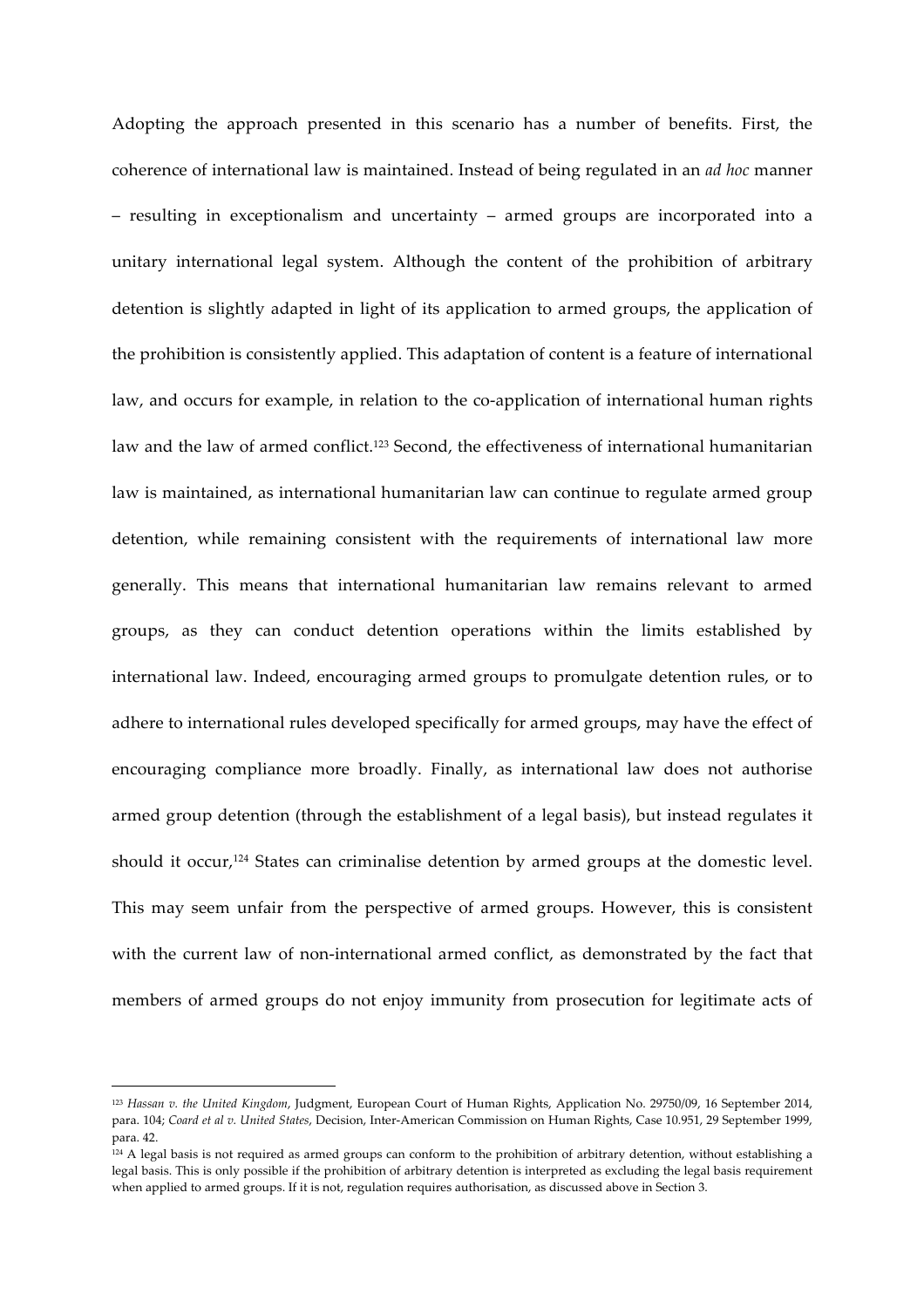war. Furthermore, it is perhaps unrealistic for armed groups to expect States to provide legal support for their efforts to overthrow the State.<sup>125</sup>

Of the three scenarios, this approach is perhaps the most appropriate. It has the potential to ensure the coherent application of international law, to acknowledge the distinct status of armed groups, and to accommodate States desire to prosecute armed group activity. However, this approach will require further acceptance at the international level, and an acknowledgment that the content of obligations can be adapted in light of their application to armed groups. This adaptation is appropriate in light of the distinct status of armed groups, and is by no means a radical suggestion. In fact, it is entirely consistent with existing approaches to the context-dependent application of human rights law, for instance in relation to States' extraterritorial human rights obligations,<sup>126</sup> or the co-application of international human rights law and the law of armed conflict.<sup>127</sup>

### **7. Conclusion**

<u> 1989 - Johann Barn, mars ann an t-Amhain an t-Amhain an t-Amhain an t-Amhain an t-Amhain an t-Amhain an t-Amh</u>

This article has analysed the existence of an implicit authority to detain in non-international armed conflict in light of international humanitarian law's application to non-State armed groups. Applying the international law of treaty interpretation to the detention-related

<sup>125</sup> In this regard it is suggested that a key issue in relation to armed group compliance with international law is whether international law is appropriate to the reality of armed groups, and not whether armed group conduct is criminalised under national law.

<sup>126</sup> See, *Al-Skeini v. The United Kingdom*, Judgment, European Court of Human Rights, Application No. 55721/07, 7 July 2011, para. 137.

<sup>127</sup> *Hassan v. the United Kingdom*, Judgment, European Court of Human Rights, Application No. 29750/09, 16 September 2014, para. 104; *Coard et al v. United States*, Decision, Inter-American Commission on Human Rights, Case 10.951, 29 September 1999, para. 42.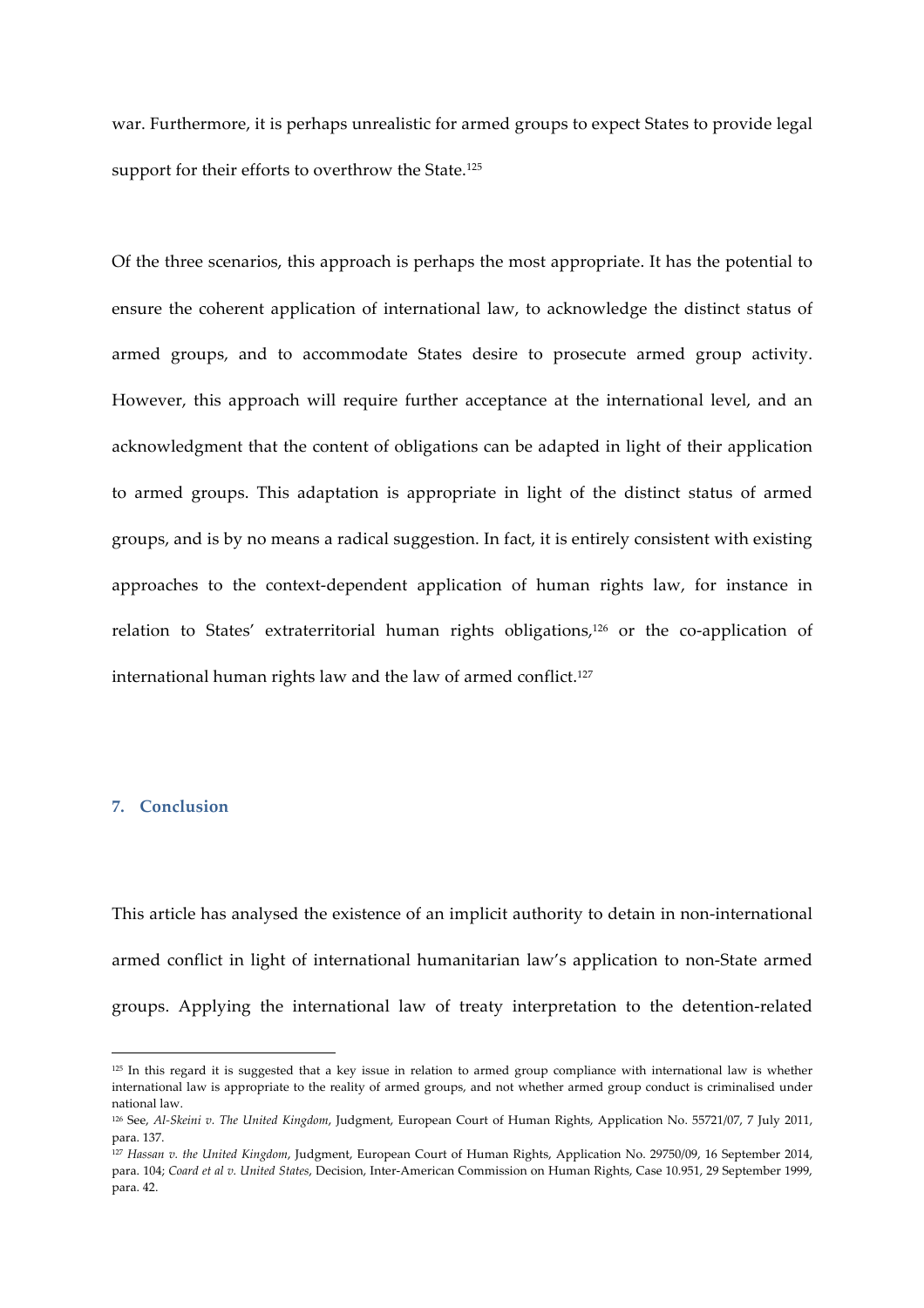provisions of international humanitarian law results in the conclusion that international humanitarian law must establish implicit detention authority. No other conclusion is capable of giving effect to the object and purpose of these provisions, namely the regulation of detention occurring in non-international armed conflict. This analysis is predicated on the prohibition of arbitrary detention, which requires that a legal basis for detention must exist, and the fact that international law cannot regulate a situation that is absolutely prohibited.

In light of this conclusion three possible scenarios arise: (a) the existence of implicit detention authority may be rejected, (b) the existence of implicit detention authority may be accepted, or (c) the content of the prohibition of arbitrary detention may be reconsidered in light of its application to non-State armed groups, resulting in the possibility that international law can regulate detention without requiring that such detention be authorised.

It is suggested that the straightforward rejection of implicit detention authority is inappropriate. As discussed above, this approach is inconsistent with current understandings of international law, and furthermore undermines both the coherence of international law and the effectiveness of international humanitarian law.

Acceptance of implicit detention authority has the benefit of ensuring the coherence of international law and the effectiveness of international humanitarian law. This approach is based on a straightforward application of current international law. However, the existence of implied detention authority may be unpalatable to States as it will restrict their ability to criminalise armed group activity. If international law authorises detention in non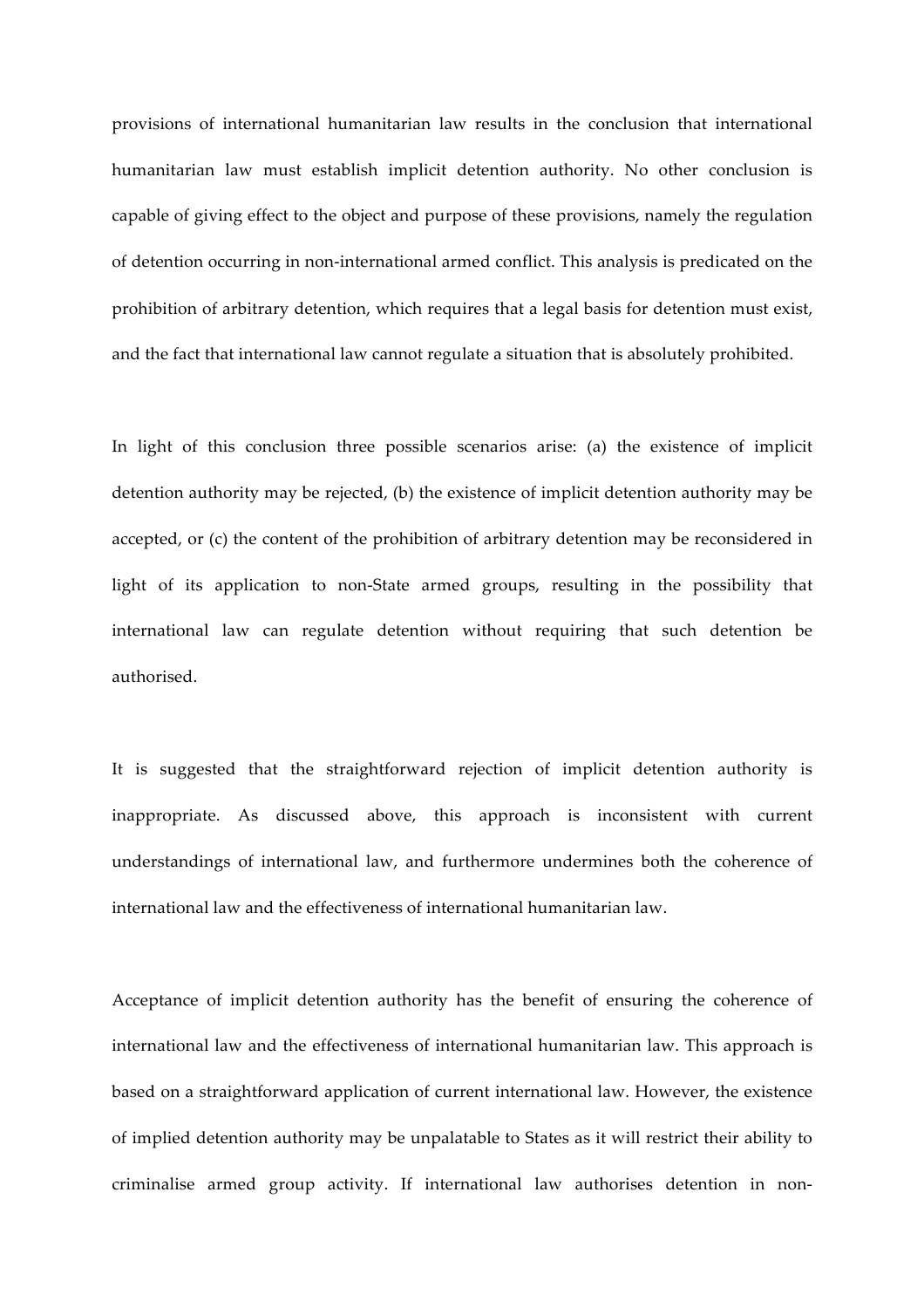international armed conflict, detention by armed groups cannot be criminalised at the domestic level. This approach also fails to fully acknowledge the distinct status of armed groups. Although it is unquestionably an improvement on the rejection approach, it does not adapt the content of armed groups' obligations in light of the restrictions associated with their legal status.

The third approach re-examines the content of the prohibition of arbitrary detention in light of its application to armed groups. It suggests that this prohibition cannot be applied to armed groups in exactly the same manner as States as a result of armed groups' distinct legal status and the fact that they cannot establish a legal basis for their detention operations. Accordingly, the content of the obligation may be adapted such that 'arbitrary' is understood more broadly, in a manner consistent with the fundamental purposes of the prohibition, but without requiring a legal basis. This approach appears to present a number of clear benefits. It has the potential to ensure the coherent application of international law, to maintain the effectiveness of international humanitarian law, to acknowledge armed groups' distinct status, and to facilitate States' criminalisation of armed group activity. Furthermore, this approach may pave the way for the more effective integration of armed groups into the international legal system, and may facilitate the resolution of other issues that are likely to arise, such as those relating to the international human rights law prohibition of arbitrary killing and whether international humanitarian law establishes implicit authority to kill in non-international armed conflict.

Irrespective of the approach taken, it is clear that international law must pay greater attention to the role of armed groups and how they are regulated. The international